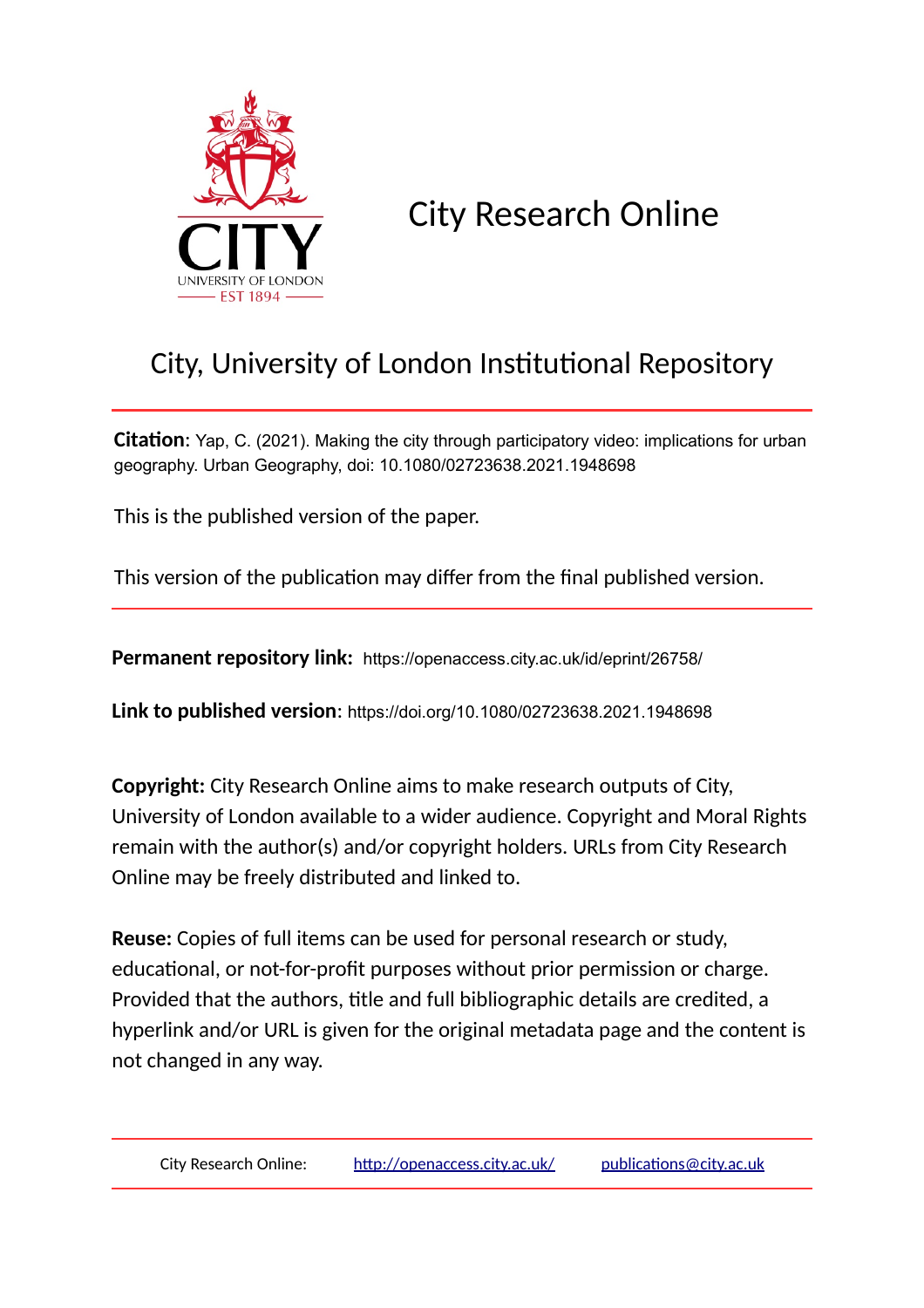

**Urban Geography**



**ISSN: (Print) (Online) Journal homepage:<https://www.tandfonline.com/loi/rurb20>**

# **Making the city through participatory video: implications for urban geography**

**Christopher Yap**

**To cite this article:** Christopher Yap (2021): Making the city through participatory video: implications for urban geography, Urban Geography, DOI: [10.1080/02723638.2021.1948698](https://www.tandfonline.com/action/showCitFormats?doi=10.1080/02723638.2021.1948698)

**To link to this article:** <https://doi.org/10.1080/02723638.2021.1948698>

<u>ල්</u>

© 2021 The Author(s). Published by Informa UK Limited, trading as Taylor & Francis Group.



Published online: 09 Jul 2021.

 $\overrightarrow{S}$  [Submit your article to this journal](https://www.tandfonline.com/action/authorSubmission?journalCode=rurb20&show=instructions)  $\overrightarrow{S}$ 



 $\overrightarrow{Q}$  [View related articles](https://www.tandfonline.com/doi/mlt/10.1080/02723638.2021.1948698)  $\overrightarrow{C}$ 



[View Crossmark data](http://crossmark.crossref.org/dialog/?doi=10.1080/02723638.2021.1948698&domain=pdf&date_stamp=2021-07-09)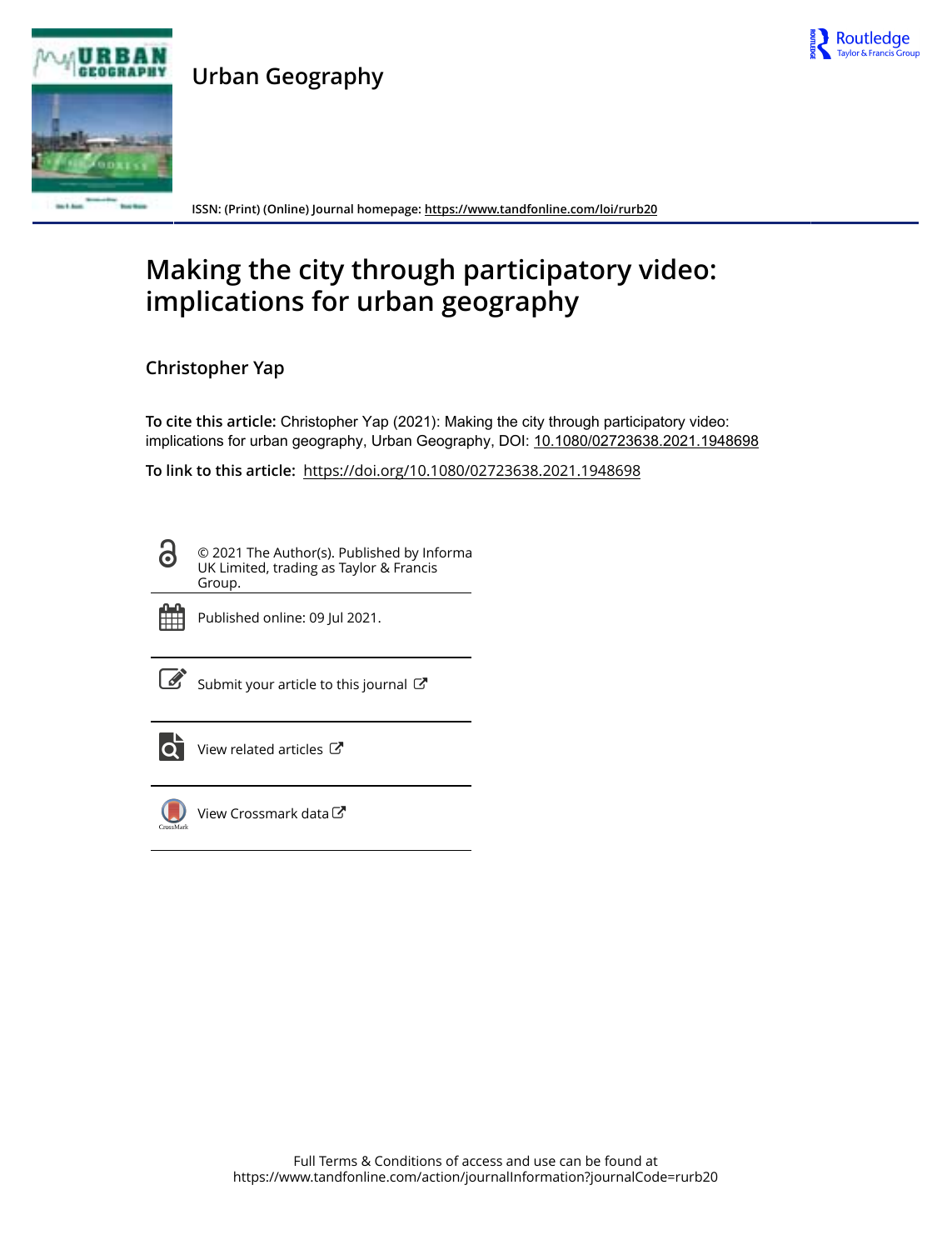**a** OPEN ACCESS **a** Check for updates

Routledae Taylor & Francis Group

# **Making the city through participatory video: implications for urban geography**

#### Christo[p](http://orcid.org/0000-0002-8629-2360)her Yap<sup>D</sup>

The Bartlett Development Planning Unit, University College London, London, UK

#### **ABSTRACT**

Participatory video-making represents a significant opportunity within urban geography. Reflecting on two participatory videomaking processes in Seville, Spain, this article examines, firstly, the epistemological opportunities contained within a participatory video-making process. Specifically, it reflects on the potentials and limitations of participatory video as a mode of urban geographical inquiry. Secondly, this article draws on critical urban theory to examine the dialectical relations between the practice of participatory video-making and the social production of urban space. In doing so, the article sets out a potential approach toward constructing a critical ontology of urban geographical research, which elucidates the relations between research, methodology, subject, and place.

#### **ARTICLE HISTORY**

Received 22 April 2020 Accepted 21 June 2021

#### **KEYWORDS**

Critical urban theory; epistemology; lefebvre; methodology; participatory video

#### **Introduction**

<span id="page-2-2"></span><span id="page-2-0"></span>The nature of geographical knowledge is a primary concern for geographers (Agnew & Livingstone, [2011;](#page-20-0) Castree, [2006;](#page-20-1) Dewsbury & Naylor, [2002;](#page-21-0) Döring & Schnellenbach, [2006](#page-21-1); Jazeel, [2014](#page-21-2)). For some scholars this issue is epistemological – how do geographers know things? For others, particularly in the field of urban geography, it is a political concern (Jazeel & McFarlane, [2010;](#page-21-3) McFarlane, [2011\)](#page-22-0). Critical to both of these perspectives is the issue of methodology.

<span id="page-2-3"></span><span id="page-2-1"></span>In the past three decades human geography has embraced participatory, discursive, and other previously marginalized approaches to qualitative ethnographic inquiry (Caretta & Riaño, [2016](#page-20-2); DeLyser & Sui, [2014;](#page-21-4) Lees, [2003\)](#page-21-5). However, the significance of these approaches for geography as a discipline is seldom the focus of research. It should be. Methodology is more than a question of evidence and knowledge; it is an issue that goes to the heart of the relationship between research, practice, and reality. It is, in other words, an ontological concern.

<span id="page-2-4"></span>In the past two decades, participatory video-making has emerged as a distinct methodology within geographical research (Mistry & Berardi, [2012;](#page-22-1) Pain, [2004](#page-22-2)). In the simplest terms, participatory video-making is a process through which a group of people make a video about an issue that is important to them. But participatory video can take on a multitude of forms and be used for a diversity of ends. It is useful, then, not to think

**CONTACT** Christopher Yap  $\Omega$  c.yap@ucl.ac.uk **D** The Bartlett Development Planning Unit, University College London © 2021 The Author(s). Published by Informa UK Limited, trading as Taylor & Francis Group.

This is an Open Access article distributed under the terms of the Creative Commons Attribution License (http://creativecommons.org/ licenses/by/4.0/), which permits unrestricted use, distribution, and reproduction in any medium, provided the original work is properly cited.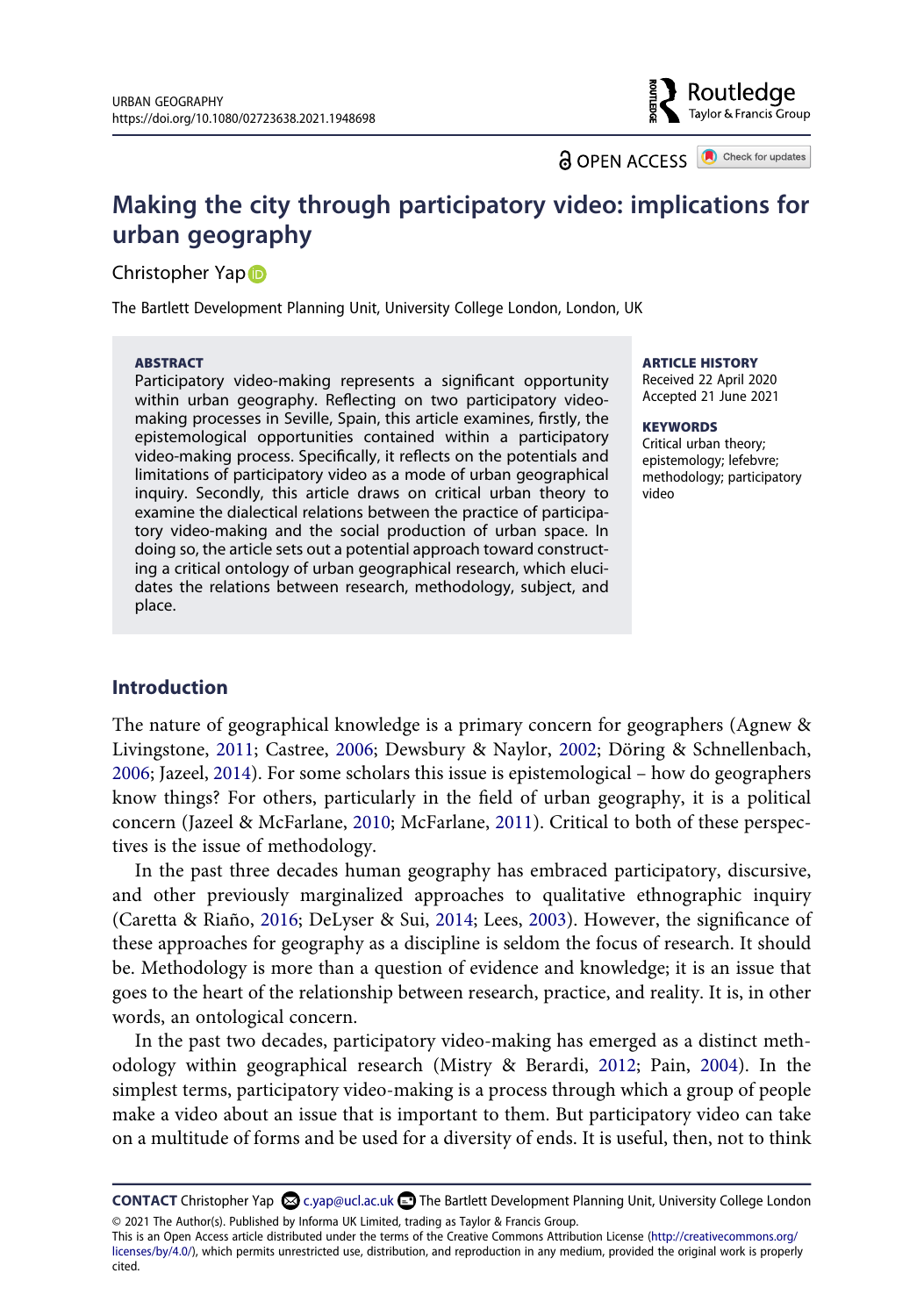of it as a specific methodology or set of methods, but as a process of collective, visual, narrative inquiry.

<span id="page-3-3"></span>Recent scholarship has recognized the potentials of video-making to contest hegemonic systems of knowledge production; masculine, Western, Northern, academic, etc. Makamba et al. [\(2019](#page-21-6)), for example, set out the potentials of participatory videomaking to contribute to the epistemic sovereignty of rural communities in Zimbabwe. Drawing on Fricker's ([2013](#page-21-7), [2015\)](#page-21-8) important contributions to the notions of epistemic justice and epistemic capabilities, Boni and Velasco [\(2020](#page-20-3)) have also drawn attention to the political significance of the capacities developed through a participatory videomaking process for challenging systems of epistemic marginalization and oppression.

<span id="page-3-0"></span>This scholarship speaks to a wider effort to understand how knowledge produced though participatory video relates to the broader political economy of knowledges. However, much of this critical scholarship engages with the sum of the knowledge produced through participatory video-making rather than disaggregating and critically unpacking the diversity of ways of knowing and learning that can emerge throughout the process. Each of these different ways of learning, as this article will explore, represents distinct opportunities and challenges within urban geographical research. Moreover, there has been no attempt to unpack and examine the multiple relations between participatory video-making as methodology and the socio-spatial context in which it takes place, which represents an under-theorized and under-examined set of changemaking potentials.

The aim of this article, then, is to unpack the specific epistemological opportunities contained within participatory video-making processes as well as the ontological relations between participatory video-making and urban space as a site of inquiry. In doing so I reflect on the significance of participatory video-making as an approach to geographical research and the questions that participatory video-making raises regarding geographical research methods. I reflect on how we might begin to construct a critical ontology of geographical research methods, which engages with the relationships between urban geographical knowledge, methodology, and "the urban" as a sociospatial construct. To these ends, the article addresses three interrelated questions: to what extent does participatory video making represent a significant epistemological contribution to urban geographical inquiry; how might we conceptualize the relationships between participatory video-making and the social production of space; and finally, what issues does participatory video-making raise in regard to the relationship between urban geographical knowledge and methodology?

<span id="page-3-4"></span><span id="page-3-2"></span><span id="page-3-1"></span>This article draws on critical urban theory, specifically the works of Henri Lefebvre, to reflect on two experiences of using participatory video making in Seville, Spain. Lefebvre's conception of space, set out in *The Production of Space* (1991 [1974]), has informed a wide range of urban geographical and sociological research (Castells, [1983;](#page-20-4) Eizenberg, [2012](#page-21-9); Gottdiener, [1985](#page-21-10), [1993](#page-21-11); Moles, [2008](#page-22-3); Sheppard, [2002](#page-22-4)). His celebrated triad of space represents an ontological intervention that urges us to reconsider the nature of urban space as an object (Pierce & Martin, [2015\)](#page-22-5); as the dynamic and contested product of both material and social processes. In this way, Lefebvre's conception of space is active, dynamic, relational and subjective, emphasizing the dialectical relationships between the way space is rationalized and planned, how it is perceived and used, and how it is experienced through emotion, memory, and imagination. For these reasons,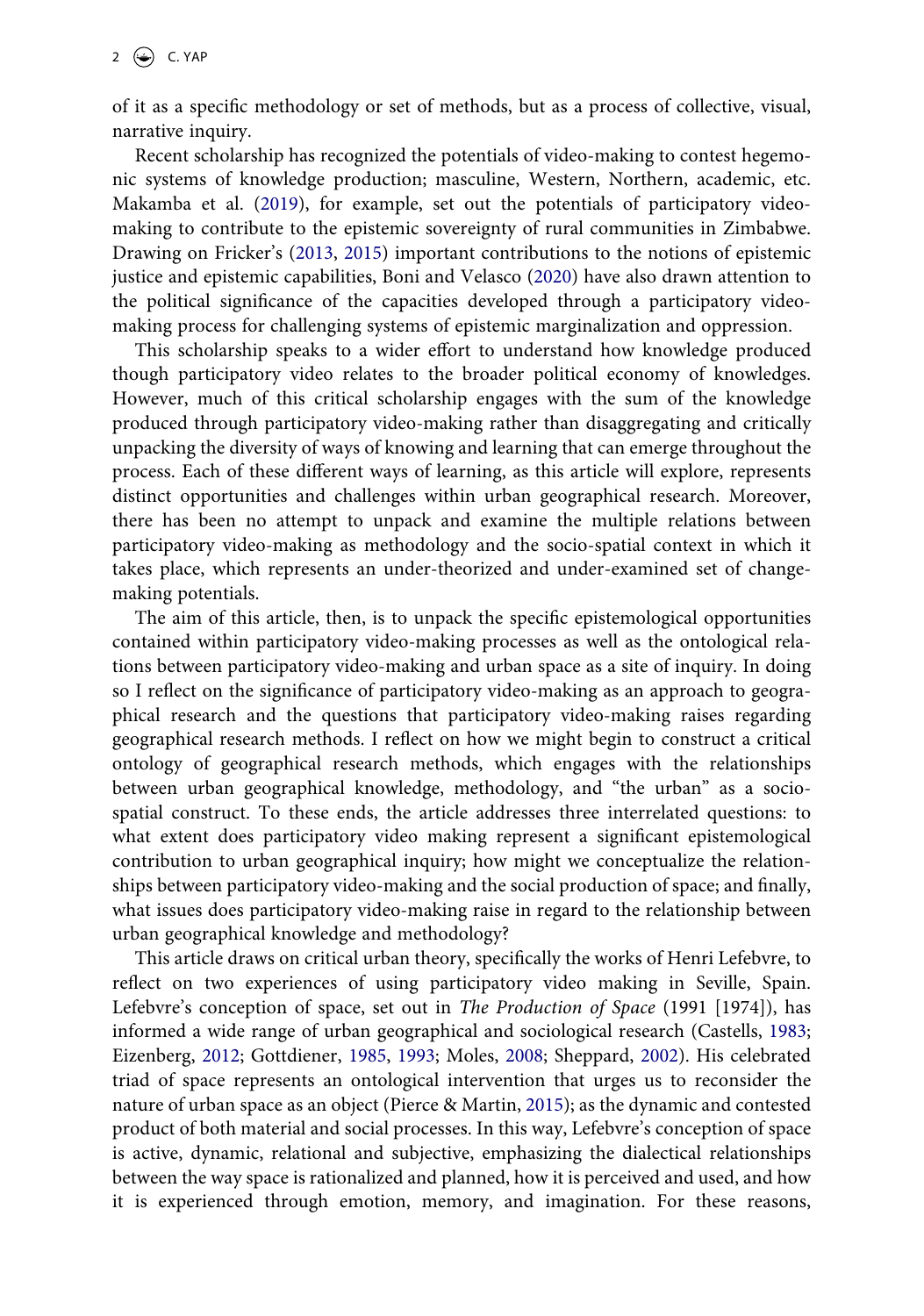Lefebvre's conception of space provides a useful framework for examining participatory video-making as a socio-spatial practice, which can be approached in terms of its dynamic ontological relations with the site of inquiry.

In the following section I position this inquiry in terms of critical literature on participatory video-making as well as Lefebvre's critical approach to urban space that is useful for understanding the relations between research methodology and subject. In the third section I introduce the geographical and research context in which two participatory video processes took place as well as the combination of methods on which this article draws to analyze these processes. In the fourth section I examine the distinct stages of participatory video-making in terms of their epistemological potentials, as well as their ontological relations with the city. In the final section I reflect on the significance of participatory video making as geographical research method and reflect on implications of a critical ontology of participatory video-making for urban geographical inquiry more broadly.

#### **Participatory Video-Making and the Nature of Urban Space**

The notion of "participation" within filmmaking emerged in the 1960s through the struggles of feminist filmmakers, radical film collectives, and film activists in the global South (Mistry & Berardi, [2012](#page-22-1)). However, it was only consolidated as a distinct approach to filmmaking in the 1990s with the increasing availability and affordability video cameras and recording technology, primarily in the context of international development; participatory video-making has been used extensively, for example, for monitoring and evaluation of multi-lateral development programmes in combination with other participatory methods such as Most Significant Change (Lunch, [2007\)](#page-21-12). In this sense, participatory video can be thought of as a method that "fundamentally blurs the distinction between research and community development" (Low et al., [2012](#page-21-13), pp. 53–54)

<span id="page-4-6"></span><span id="page-4-3"></span><span id="page-4-2"></span>Scholarly literature on participatory video falls broadly into two areas. The first celebrates participatory video-making for its empowering and transformative potentials (Kindon, [2003;](#page-21-14) Sundar Harris, [2008;](#page-22-6) White, [2003](#page-22-7)). The second is the more recent body of critical literature on participatory video-making in which scholars have increasingly reflected on dynamics of power and participation in participatory video-making (Kindon, [2016](#page-21-15); Milne, [2016](#page-22-8); Milne et al., [2012](#page-22-9); Shaw, [2012\)](#page-22-10).

<span id="page-4-4"></span><span id="page-4-0"></span>Overall, what has emerged is a more nuanced understanding of the potentials of participatory video-making to create multiple spaces for critical engagement and activelearning that challenge academic dominance in knowledge production. As Kindon ([2003,](#page-21-14) p. 144) argues, "The knowledges produced [through participatory video-making] are both for and by the participants, which challenges dominant representations and goes some way to breaking down usually hierarchical researcher/researched relationships."

<span id="page-4-7"></span><span id="page-4-5"></span><span id="page-4-1"></span>Yet scholars have emphasized that participatory video-making cannot exercise issues of power, identity, and the "dangers of participation" from knowledge production (Walsh, [2012](#page-22-11)), nor Western realist tendencies, which permeate participatory videomaking (Kindon, [2016](#page-21-15)). Walsh ([2016\)](#page-22-12), for example, argues that participatory videomakers must recognize the "liberal, technocratic presumptions" underpinning the practice, in order to realize more collective and socially just outcomes. Elsewhere, Rogers ([2016\)](#page-22-13) warns that participatory video can lead to "individualistic and deficit discourses"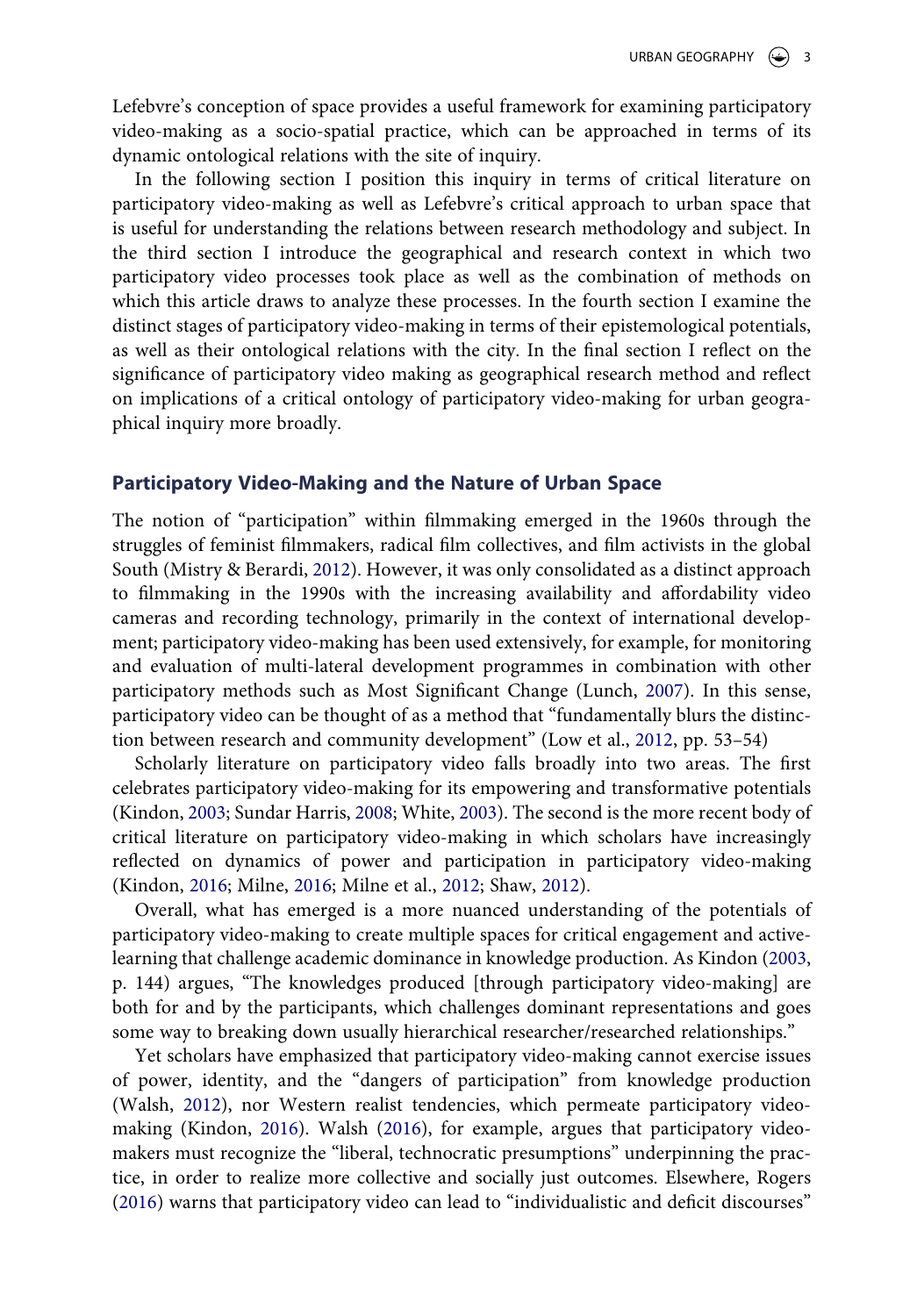<span id="page-5-0"></span>that marginalize participants. Participatory video-making is also susceptible to critiques that have been made of other participatory research methods (Cooke & Kothari, [2001\)](#page-20-5) and other participatory visual methodologies such as photovoice (Shankar, [2016\)](#page-22-14).

<span id="page-5-6"></span><span id="page-5-4"></span>It is beyond the scope of this article to respond to these specific critiques. However, it is important to note that the critical discourse surrounding participatory video has focused either on the politics and dynamics of the process – specifically regarding the nature of participation (Milne, [2016\)](#page-22-8) – or on the relationship between audio-visual and non-audio-visual research outputs (Luttrell & Chalfen, [2010\)](#page-21-16), rather than on the relationships between the participatory video-making and the site in which the process takes place. Moreover, the body of critical literature has neither examined the specific constellation of epistemological potentials contained within a participatory video process, nor their significance for urban geographical inquiry.

There are a number of reasons why human geographers might choose to use a participatory video methodology; some practical, some political. Practically, participatory video-making combines a number of processes that closely resemble qualitative research methods that are frequently employed by urban geographers such as semistructured qualitative interviews, focus group discussions, participatory workshops, participant observation, and ethnography. As such, a participatory video process can be thought of as a framework through which to structure and augment qualitative fieldwork.

<span id="page-5-2"></span><span id="page-5-1"></span>In order to understand the political potentials of participatory video, it is useful to position the process within a broader framework of Participatory Action Research (PAR); an approach that emphasizes the need to produce knowledge specifically oriented toward social transformation (Kindon et al., [2007](#page-21-17)) and which consciously contests traditional hierarchies of knowledge production (Fine et al., [2007](#page-21-18)). Through a PAR approach, geographical research can be candidly normative, biased, and political; rendered meaningful through tangible, real-world change. Beyond the capacity to produce knowledge, participatory video-making can also be an opportunity to build capacities and amplify the voices of marginalized groups (Lunch & Lunch, [2006\)](#page-21-19).

<span id="page-5-5"></span><span id="page-5-3"></span>Moreover, it is useful to turn to feminist critical theory in order to understand the potentials of participatory video-making to challenge forms of marginalization and oppression. Laura Mulvey's seminal essay, "Visual Pleasure and Narrative Cinema" ([1975\)](#page-22-15), for example, draws on psychoanalytic theory to show how the male gaze dominates filmmaking and cinema. In this way, the act of filmmaking can either contest or entrench gendered systems of domination. It is significant then, that participatory videomaking has been characterized as "a feminist practice of looking" for the way that it can destabilize power relations and elevate diverse perspectives (Kindon, [2003\)](#page-21-14). Feminist theorists, such as Mulvey, point to the issue that is at the center of this article: the relations between object and observer; between representation and reality; and between geographer and subject. In doing so they urge us to recognize the way that research, like film, both reveals and produces reality.

Lefebvre's theory of space offers one framework through which we might conceptualize the relationships between participatory video-makings epistemic potentials and its ontological relationship with the urban environment. Within Lefebvre's spatial ontology, space is continuously remade through the coexistence of, and dialectical relations between, three "moments" of space, which he termed *spatial practice, representation of*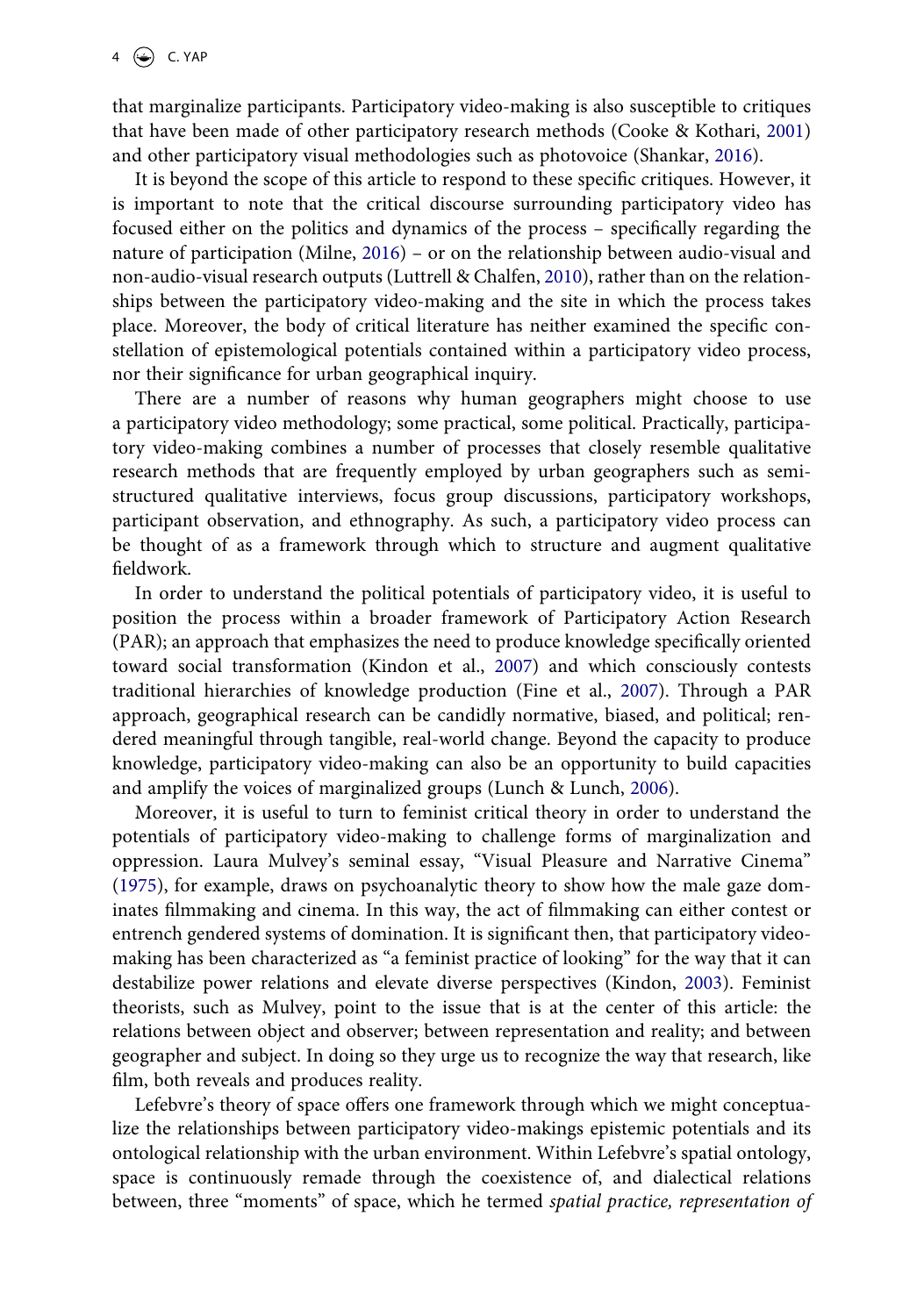<span id="page-6-0"></span>*space*, and *spaces of representation* (Lefebvre, [1991](#page-21-20)), and which are commonly referred to as *perceived* space, *conceived* space, and *lived* space.

*Perceived* space refers to the material space that constitutes both built and natural environments; it is the material arena in which day-to-day actions occur. *Conceived* space refers to the psycho-social construction of space – the way space is rationalized – the knowledge this entails and the ways that space is represented. *Lived* space combines elements of both perceived and conceived space; it is each individual's experience with space in everyday life; the ways that people connect to space through, amongst other things, memory, expectation, and imagination. Lived space is a constituent of social relations and thus, social life (Purcell, [2002](#page-22-16)).

<span id="page-6-3"></span><span id="page-6-2"></span>In this way, Lefebvre proposes that urban space is not the disinterested setting in which social life takes place, rather, space continuously shapes and is shaped by social life. As Soja ([1996,](#page-22-17) p. 46), drawing on Lefebvre, writes, "Social reality is not just coincidentally spatial, existing 'in' space, it is presuppositionally and ontologically spatial. There is no unspatialized social reality. There are no aspatial social processes."

<span id="page-6-1"></span>Lefebvre's spatial ontology draws on the philosophy of Nietzsche, Hegel, and Heidegger, amongst others, and underpins Lefebvre's predominantly historical materialist interpretation of urbanization. It is also the foundation of his political philosophy, often referred to in terms of the right to the city (Lefebvre, [1996](#page-21-21)); that urban space is continuously (re)produced by all urban inhabitants therefore all urban inhabitants have a right to participate in its governance and management.

Lefebvre's spatial ontology offers a number of ways of understanding the relationship between participatory video-making and urban space that we can unpack in terms of the multiple, dialectical relations between moments of space. As the following section will demonstrate, each element of participatory video-making – the training, planning, shooting, editing, and screening – not only constitutes a distinct epistemological opportunity for geographical research, but also a distinct ontological intervention regarding the nature of urban space.

### **Context and Methodology**

The following account draws on my experience of participatory video-making in Seville, Spain between 2016–2017. I was engaged in two participatory video-making processes with urban gardeners in the city as part of a wider doctoral research project that examined the politics of self-organization and the social production of space in urban community gardens.

I first made contact with gardeners at five sites across the city during a seed exchange visit organized by Garden Organic, UK, in June 2015. On a follow up visit to the city, I reinitiated contact with gardeners from three of the sites and arranged visits. During these and subsequent visits it was made clear that gardeners from one site were not prepared to be part of a research process, gardeners from another were willing to be spoken to as part of a research process, and the third group of gardeners were keen to be more active participants in a participatory research process.

Following weeks of discussions with this third group, based at Huerto del Rey Moro, introduced below, we co-developed a participatory video-making programme that would contribute both to my research and to their shared aims of the gardeners: to learn to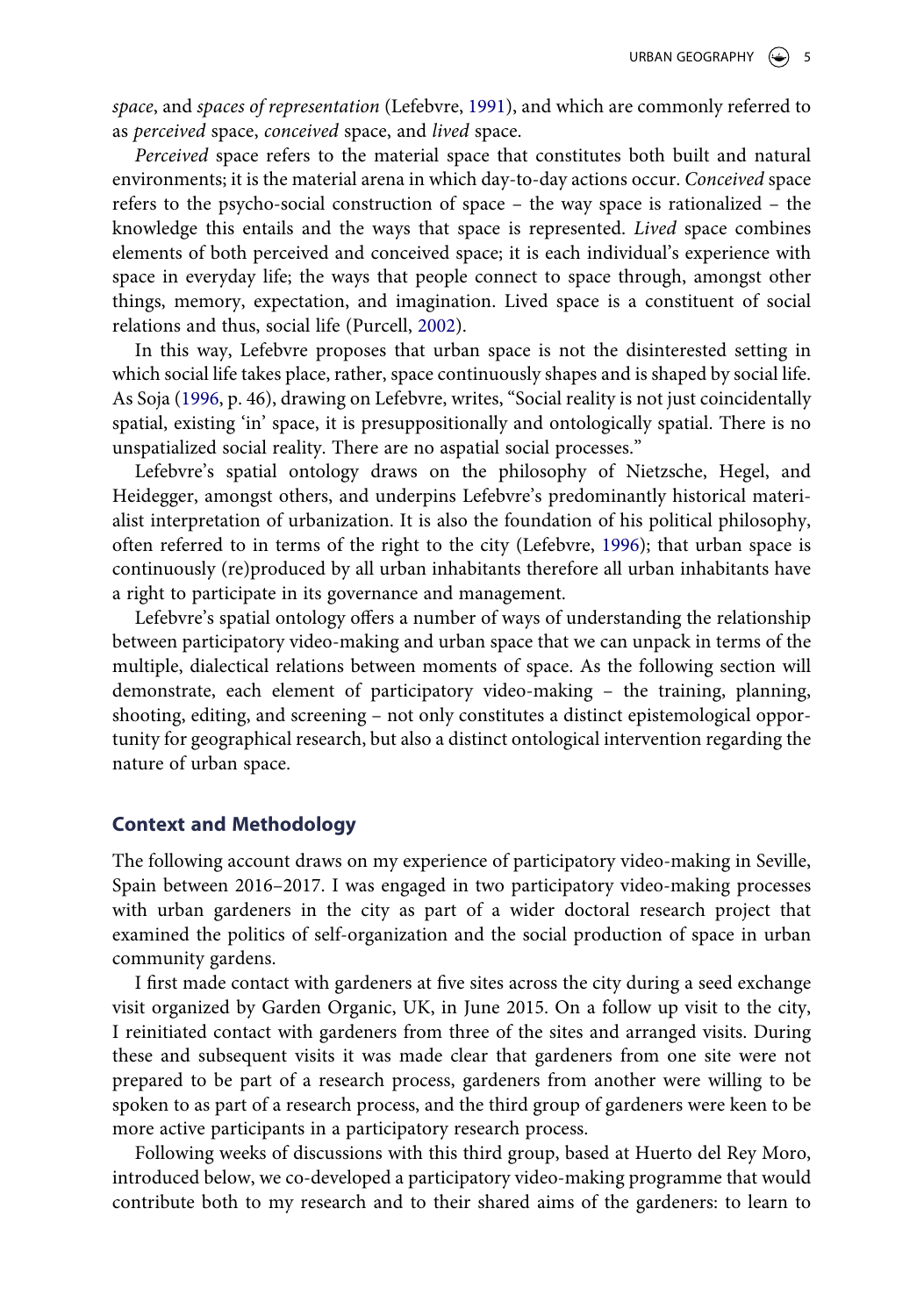produce their own media and to produce their own films about the garden. Participants were not paid for their time in training and during filmmaking. However, all travel expenses were covered for workshops and shooting across different locations, and meals were provided. The first process took place over six weeks in 2016. Four urban gardeners – three female, one male – made a short film exploring the themes of *communication*  and *transformation* within and between two urban gardens in the city, Huerto del Rey Moro and Miraflores Sur.

Huerto del Rey Moro is an occupied, community-managed garden in the Macarena district of Seville's Old Town (*Casco Antiguo*). The garden occupies approximately 2000 m2 between Calle Sol and Calle Enladrillada on land that was formerly the private orchard of a large house. The space was hidden from public view until it was "rediscovered" in 2002 by local residents and gradually transformed into an urban garden. Today the site combines garden areas with large communal spaces. The garden area is used to grow a combination of vegetables, aromatics, and medicinal plants according to a mixture of organic and permaculture principles. The communal areas are used by local adults and children and visitors to the garden on a daily basis. The site also hosts workshops, festivals, and public events throughout the year. In the first participatory video process, the participants were all regular users of Huerto del Rey Moro, with limited knowledge of Miraflores Sur.

Miraflores Sur is a community-managed and local government-owned growing space within Parque de Miraflores in the north of Seville. It is the largest urban garden in the city. The former flood plain that now constitutes the park was designated a "Green Zone" in the 1960s, meaning that it could not be developed. However, the site became a dumpsite for construction debris and was almost entirely inaccessible to the local population. In 1983, local residents established the *Comité Pro-Parque Educativo Miraflores* (Miraflores Park Educational Association) with the aim of reclaiming the land as a public park, which eventually received the support of the city hall. Miraflores Sur was established within the park in 1991, comprising 36,400 m2 (approximately 4.2% of the total park area). The gardens are divided up into 162 individual plots, of approximately 60 m2 and 10 school gardens of approximately 150 m2. Today, the gardeners are predominantly retired residents from the local area; retired men hold the majority of plots.

The second participatory video process took place over eight weeks in 2017 with an urban permaculture collective, La Boldina. Eight urban gardeners – three female, five male – made a short film about the collective, which had emerged from Huerto del Rey Moro in early 2017 and was working in sites across the city. The group was started by a small number of gardeners with a strong interest in permaculture but has grown to include a diverse group of 30–40 people that cultivate sites across Seville, as well as outside the city. Beyond urban gardening, La Boldina is involved in public workshops, advocacy, lectures, and performance art to promote permaculture principles and practice. During the second participatory video-making process, the group was working in Huerto del Rey Moro, in a school garden, in an occupied house, in Parque de Alamillo gardens, on land made available around a local radio station, and on a small farm outside of the city. La Boldina's other activities, such as street theater, take place predominantly in Macarena within Seville's Old Town.

In each participatory video process, I considered "the participants" to be those that were involved in every element of video-making, and who had agency to significantly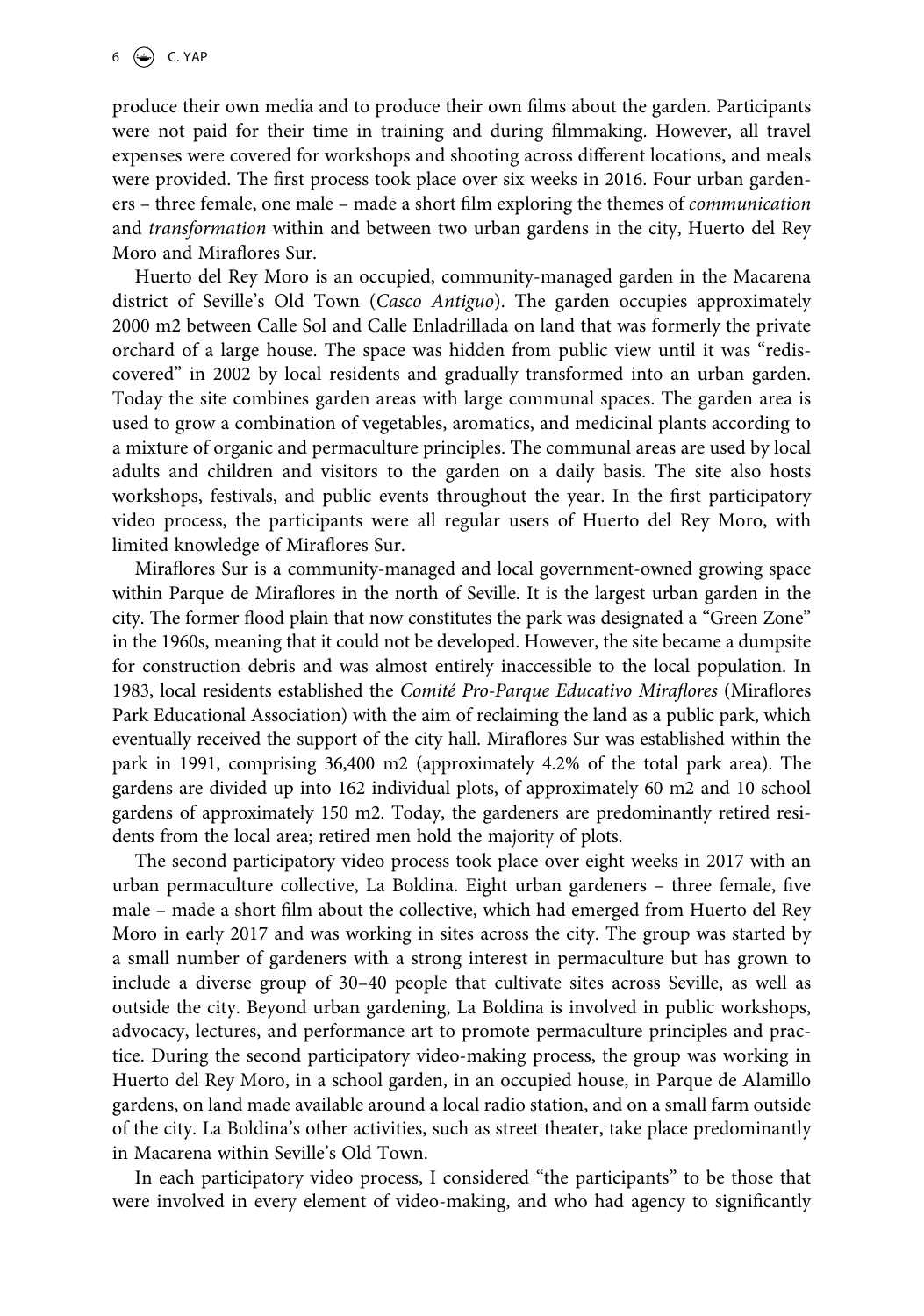shape the video output. However, in each process a number of additional participants also took part in one or more activities. The first process involved four additional participants; the second process involved twelve.

The first process resulted in a short film, "Jardin Interior: Garden Inside", which was made publicly available through a number of websites including Resource Center on Urban Agriculture and Food Security (RUAF); City Farmer; the Huerto del Rey Moro website; Agroecology Now; and the Canadian Food Studies journal website. Additionally, the film has been screened at a number of academic conferences including the American Association of Geographers (AAG) 2017 Annual Conference and screened in part at the Royal Geographical Society/Institute of British Geographers (RGS/IBG) Annual conference in 2017. The second participatory video process resulted in a film, "La Boldina", which the participants decided not to make public, due in part, to the sensitive and precarious nature of many of the filming locations.

<span id="page-8-0"></span>In addition to participatory video-making, the research employed a combination of qualitative research methods including semi-structured qualitative interviews, ethnographic observation, and auto-ethnography. I used semi-structured qualitative interviews to deepen my understanding of issues that arose through the participatory video processes. The interviews were informed by an adapted form of narrative inquiry, "[focusing on] an interest in life experiences by those who live them" (Chase, [2011](#page-20-6), p. 421). This was a pragmatic, applied approach to qualitative interviews that focused on the form and content of narratives as constructed and communicated by participants. Across the two participatory video processes I conducted 36 interviews with gardeners, including the participants, as well as local residents, local academics, and members of civil society organizations.

Throughout each period of fieldwork, I also maintained an (auto)ethnographic account of the video process in the form of a research diary in which I recorded ethnographic observations as well as reflections on my position within the research and participatory video-making processes. The process of (auto)ethnography enabled me to track the development of specific ideas and themes, many of which changed in nature and prominence throughout the research process. The following reflection on the participatory video-making processes draws on findings from each of these methods.

#### **Participatory Video-Making in Seville's Urban Gardens**

This section is divided into five sub-sections, each framed around a stage of the participatory video-making process: training, planning, shooting, editing, and screening. In practice, the stages often overlapped. However, for the purposes of this article it useful to disaggregate the elements in order to unpack their distinct epistemological potentials and relations to urban space.

In each subsection I outline the process that I went through with participants in the first and second video-process, I then reflect on how I was learning as an external researcher and how the participants were learning, and the nature of knowledge being produced in each stage. Finally, I reflect on the ontological significance of these forms of learning and knowledge production in terms of the production of urban space.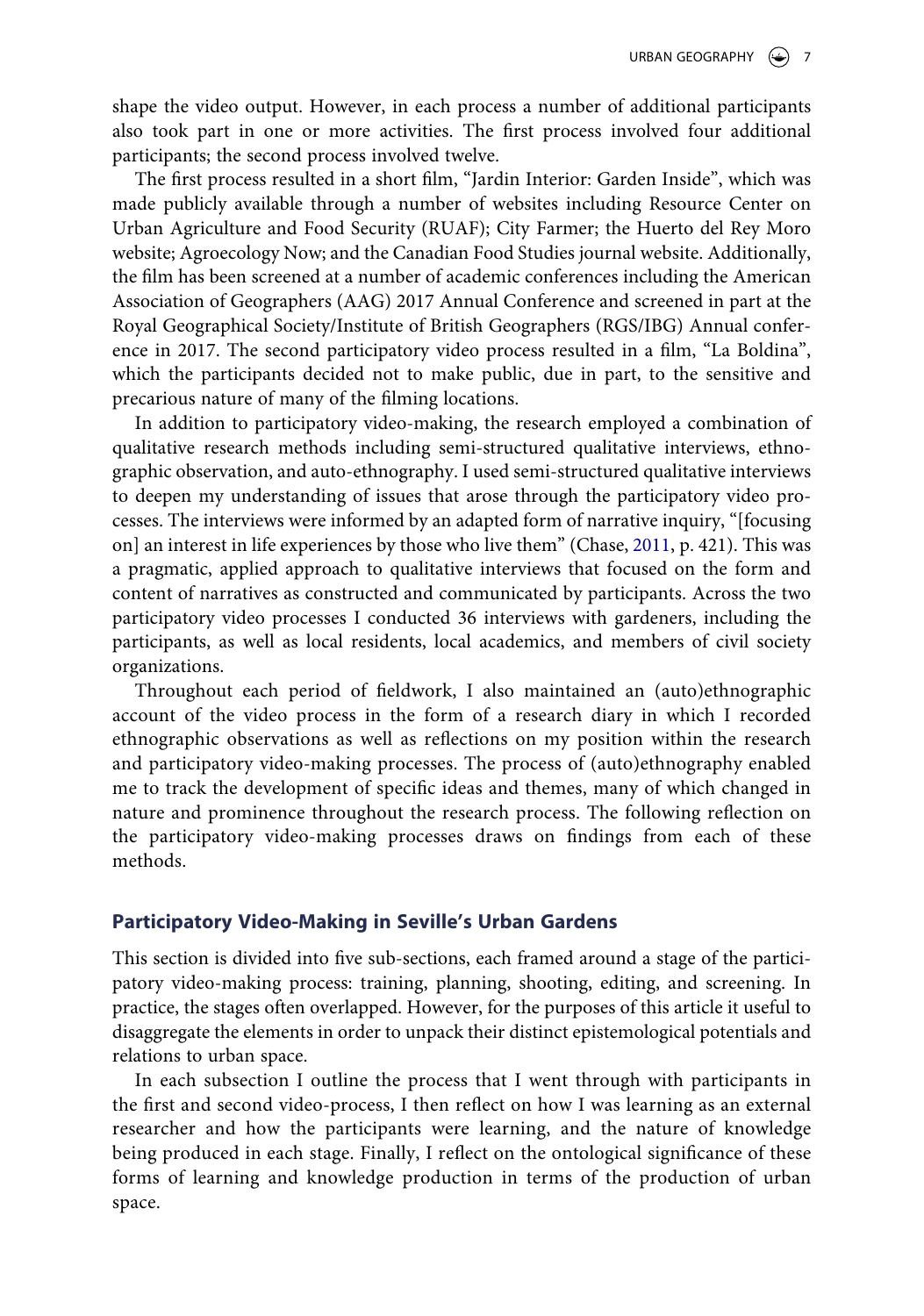### *Training*

In both the first and second participatory video processes, technical training was very brief; limited to one afternoon in in the first process with four gardeners, and a threehour session with eleven gardeners in the second. Training was basic, tactile, and collective. In each process, I sat the group in a circle around the bags containing the camera equipment. I asked one member to unpack the bags, another to set up the camera, another to set up the microphone, and another to set up the tripod. During this exercise, I did not touch the camera equipment and encouraged the group to help one another to set up the equipment for filming.

We then conducted a series of short exercises to encourage the group to become familiar with using the equipment and seeing themselves on film. For example, we recorded short interviews of each other talking about our favorite places in the city. Each participant took a turn with the camera, with the audio recording equipment, and being in front of the camera. We immediately watched back these short interviews back using a laptop in the first video-making process and a projector in the second. The groups discussed the composition, exposure, and sound quality in each recording; the only rule being that they could only comment on the work of the people behind the camera and not in front of it.

Outside of the training workshops, I also set specific exercises for the group throughout the processes, designed to deepen their critical engagement with filmmaking. For example, during the first participatory process I asked the gardeners to capture five moving images of no more than 10-seconds each that "tell the story of the garden". To achieve this, the group negotiated how to plan a shoot sharing one camera and decided what might illustrate the "feel" of the garden. These shots were screened with the group followed by critical discussion.

The aim of the training exercises was not to teach the group specific ways to compose shots or to train the group to a high technical standard. Rather, the aim was to de-mystify the equipment and support mutual learning and a culture of experimentation within the group. Learning, in this sense, was collective, horizontal, and often spontaneous; shaped by the dynamics of the group that were made visible through the act of training with the cameras.

Through the training process, gardeners began to think about issues in the garden and community in audio-visual terms as well as in terms of narrative. This meant experimenting with using visual images and sound as ways of communicating "the feel" of the garden to an imagined audience that had never visited the site; how might they recreate the feeling of entering and spending many hours in such a dynamic the space within a small number of shots? The linear nature of film storytelling also encouraged the participants to think about how they might communicate a narrative of the garden; should they begin by explaining that this is a community space or that it is a garden, why or why not? In raising these issues through training, the aim way not to resolve, but rather to introduce them as frameworks for discussion throughout the video-making process.

As a researcher, the key learning opportunity was to observe these dynamics and better understand how I might better manage issues of power and voice through the participatory video process. One of my initial impressions was that despite the garden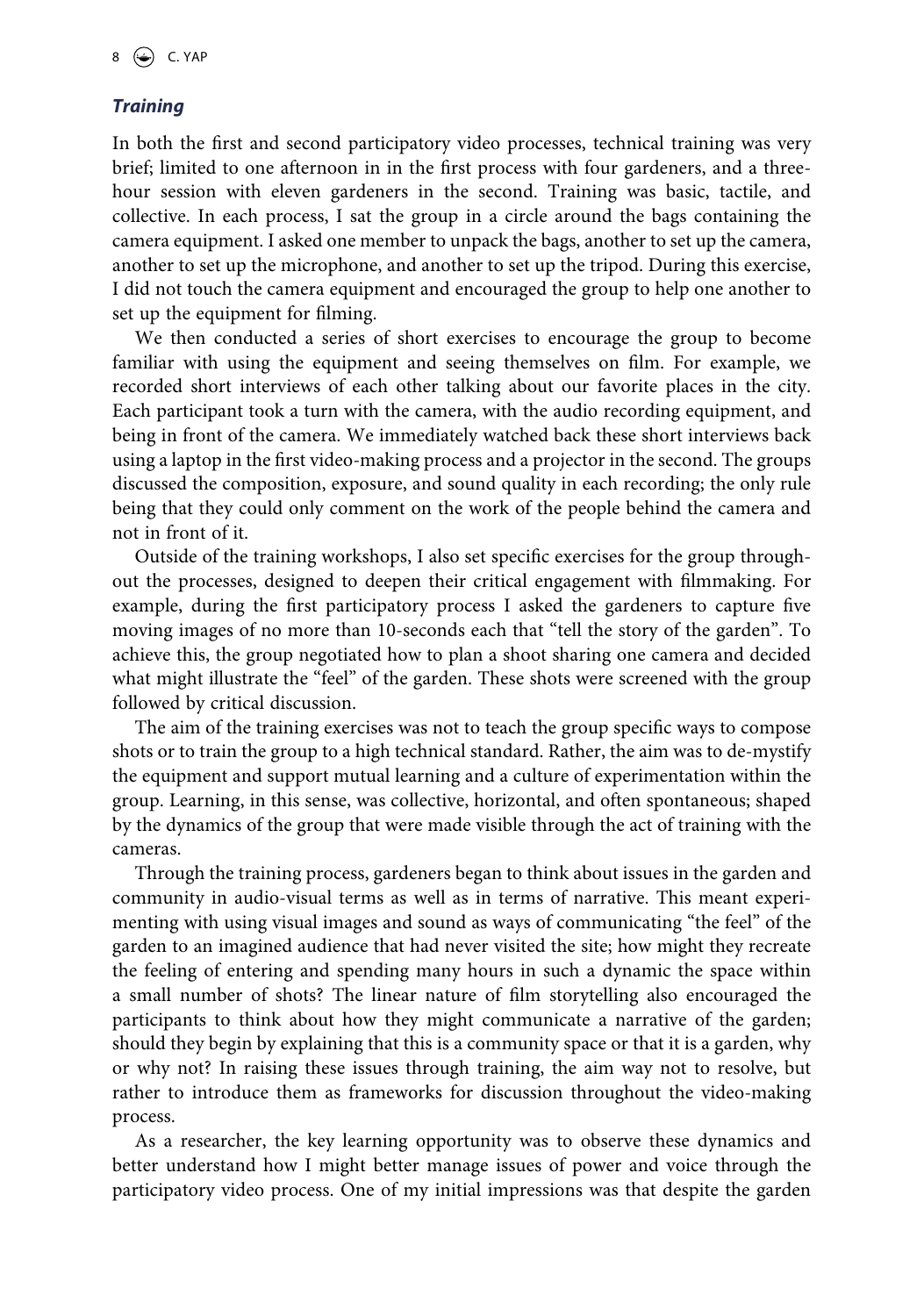being managed as a horizontal space, the epistemic authority of some gardeners, for example, those with many years of experience growing food, meant that some individuals were given disproportionate influence in the design and management of the space, which causes some tension within monthly assemblies. This sense of hierarchy was present also in the filmmaking process, whereby the most active participants would often defer to those less-active participants with greater gardening knowledge, regardless of whether this knowledge was expressly relevant for the topic under discussion.

Additionally, the discussion of the city, neighborhood, and accompanying shots presented a useful early opportunity for scoping themes and issues that were likely to emerge through the research process. In the first process, one question that emerged clearly was whether urban community gardens were defined by their natural environment or in terms of the ways that the communities used the spaces.

Lefebvre's spatial triad reveals a number of simultaneous dialectical relations between the training process and the gardens in which we were situated. The ways that the group appropriated the space as a "classroom" – the ways we organized and shaped the space for trainings, screening, and discussion – impacted the materiality of the gardens, both for the group and for other users of the space. Moreover, the act of "telling the story of the space" evokes Lefebvre's conceived space through the collective negotiation of how the garden could be represented on film; the rationalization of the space and the negotiation of an audio-visual proxy. This exercise also raised important questions for the group regarding the politics of representation; who can decide how a project is represented? One gardener said, for example, "I feel I don't have a right" (male gardener, Huerto del Rey Moro, April 2016, first participatory video process). Training and discussion about the politics and ethics of video-making continued throughout the video-making process.

#### *Planning*

In order to plan the themes of the films we held a series of participatory workshops. In the first process we conducted two workshops. The first followed an adapted form of a problem tree exercise, which maps challenges from cause to effect. The aim of the exercise was to think through the interrelations between different "problems" and issues toward identifying a central challenge or set of challenges – the trunk of the tree – that is both a central cause and consequences of other issues. I asked the gardeners to think about "problems" at different levels: facing the garden, facing the gardeners, and facing the wider city. These challenges were written on post-it notes and discussed at length before they began to map the causality and relationships between them. In this instance, the issue of *communication* formed the "trunk" of the tree.

A second workshop held three days later was designed to explore the issue of *communication* more deeply as a potential theme for a short film. First, the gardeners developed a mind map around the theme of communication. As we proceeded, the discussions progressed from communication as being "about the message", to communication being about identities, motivations, and relations between those communicating. As part of this workshop the gardeners also proposed a number of questions that they hoped might be addressed through the video-research process and we developed conversational questions for interviews across both sites.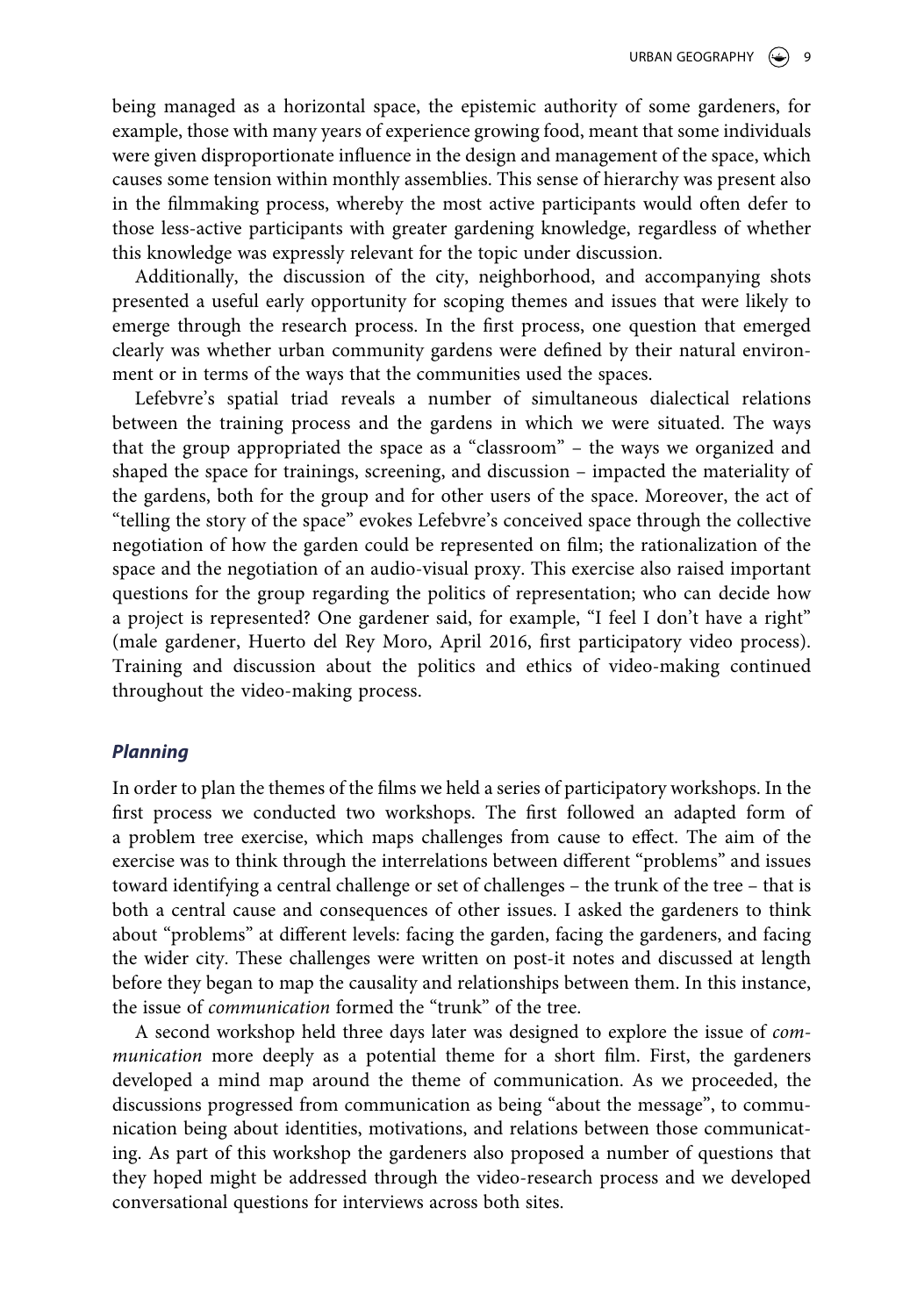In the second participatory video process, we held only one thematic workshop with the primary participants in which we repeated the problem tree exercise. However, the primary thematic development took place incidentally at one of La Boldina's weekly meetings when we arranged a screening of the film, *Jardin Interior*. We used this as an opportunity to discuss the changes in the gardens and their organization over past year and develop ideas about the scope of the film and their vision for urban agriculture in Seville.

The workshops in the first participatory video process created a critical space that allowed for focused discussion of complex themes. Such spaces are not unique to a participatory video-making process, however the combination of workshops and filming exercises allowed for a productive dialogue between distinct critical processes. For example, the participants reflected continuously on how they might illustrate social challenges on film and many of the challenges that were raised reflected footage that was captured through the training processes.

Through the process of planning, the gardeners thought in different ways about both the challenges and the benefits of the gardens. What images, for example, should be used to represent the impacts of the garden in the neighborhood? These questions encouraged the gardeners to think more critically about what these impacts really are. Through these processes, the gardeners undertook a process of collective critical reflection that was characterized by the free association of ideas and images.

As a researcher, trying to understand the politics of self-organization in urban community gardens, the planning element represented an incredibly rich opportunity to understand how individuals and the group articulated issues and how they chose to represent them audio-visually. In some instances, these representations were literal: if we want to communicate that this is a space for all generations, then it is important to show old and young people together in the garden. But frequently the representations of issues and concepts became more metaphorical. How, for example, might they represent ideas of citizenship?

In addition to the uses of space that emerged in the training element of the process, the planning element speaks specifically to the *conceived* and *lived* moments of space. Through the problem tree exercise, the group debated the ways that the garden was rationalized, including how it was perceived by them and by others, how it was managed and organized spatially, and how these issues could be represented on film.

In asking the group to think about challenges facing the city, they also began to think about broader issues *through the space* of the garden and its relations to the wider neighborhood. These issues often brought in elements of memory, experience, and emotion from the gardeners. For example, concerns about sustainability and water management at the municipal level were frequently expressed in terms of analogy to the garden space. In Lefebvrian terms, the rationalization of the garden on film through memory was in dialectical relation with the space itself; simultaneously reflecting and reproducing the character of the space; by rationalizing the space as "green", "public", and "self-managed" amongst other characteristics, the group affirmed these qualities in the garden. Moreover, the act of deliberating over how these qualities might be represented on film further contributes to this dialectical relation.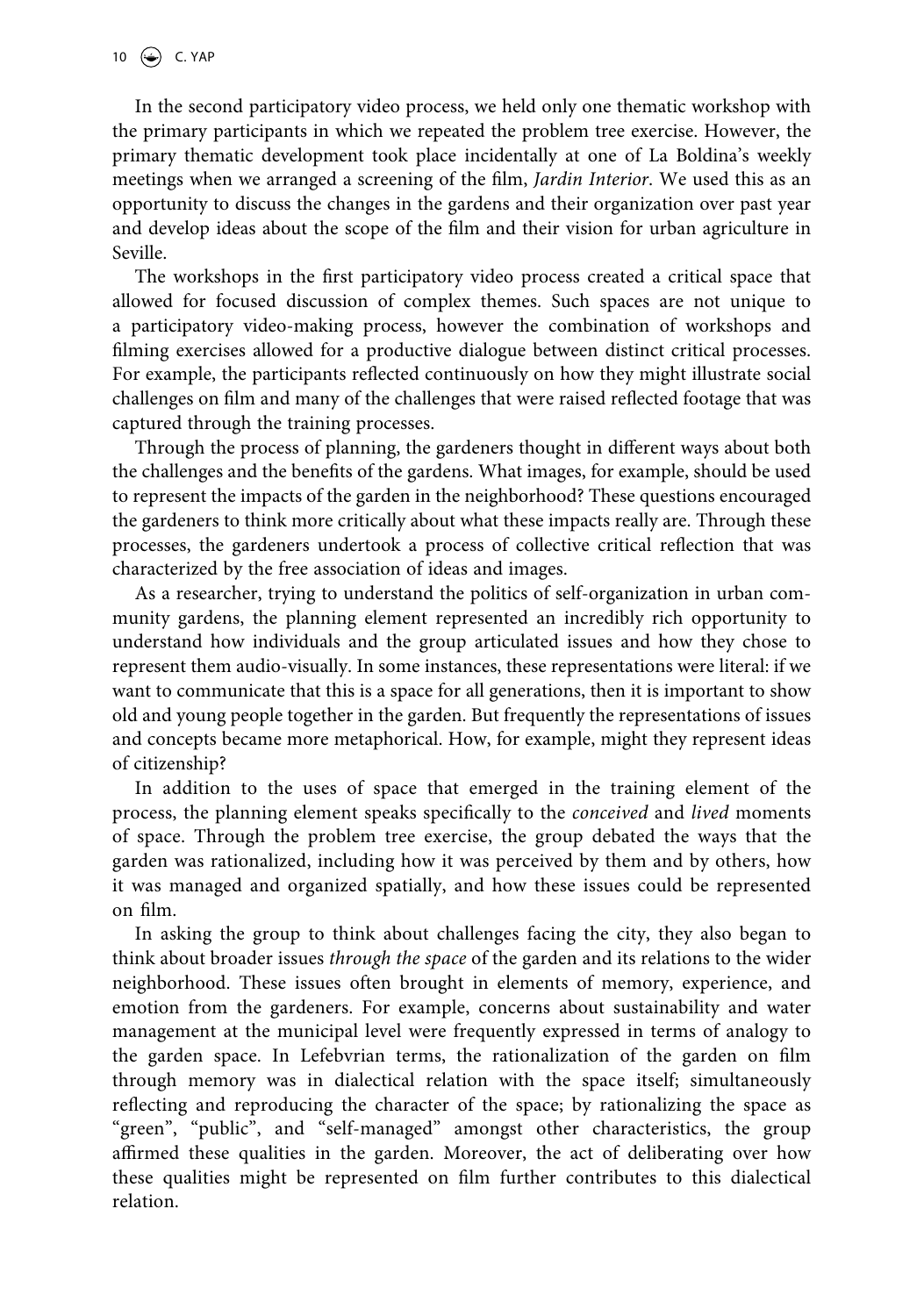#### *Shooting*

In the first process, following the workshops, the film was shot over three consecutive weeks. Much of the filming involved the gardeners traveling between Huerto del Rey Moro and Miraflores Sur to conduct and film interviews with gardeners, academics, and other users of the space, based on interview questions collective developed in the planning stage. Additionally, filming often occurred spontaneously, including events and scenes that may only have had a tangential connection to the themes developed in the planning stage. The recording equipment was also available to the group to take away and use to record events and further interviews in the gardens, or simply to experiment with filmmaking.

The second film was shot over a period of four weeks. Compared to the first process, the shooting stage was far more sporadic, spontaneous, and opportunistic. In part this reflected the availability of the gardeners, and in part it reflected the fact that a coherent narrative was not agreed in the planning stage. Additionally, at the suggestion of the gardeners, I took a more active role in filming, for example, by conducting interviews using questions that they had developed. Filming took place in five locations in which the group of gardeners were working including private, public, institutional, and occupied space, inside and outside of the city.

The power dynamics within the group of the participants observed in the training stage were largely mitigated in the shooting processes as the actual footage captured reflected a great degree of opportunism in addition to following the plan collectively developed; split decisions to begin recording were often made by members of the group who were available at the time. This meant that those members of the groups with more free time were given disproportionate agency to influence the filming processes. But it is important also to recognize that those with greater free time were also more likely to be those in part time or precarious employment. And therefore, within the wider dynamics of the gardens and the neighborhoods, the most active participants were frequently those that could be considered more vulnerable members of the community.

Shooting the film offered a number of epistemological opportunities both for me and for the gardeners. The first was a continuation of the process that began in the planning stage that I termed, *learning through space*, whereby the research questions and research subject, across both processes, were continuously reshaped and renegotiated through the images that the gardens were capturing; the form of the garden and its composition on camera became the means through which the group discussed, for example, issues of cooperation, solidarity, and sustainability. The images that had been a way of representing abstract ideas in the planning stage, became the primary mode of inquiry, to which the gardeners would continuously attach new meanings and significance. A large number of qualitative interviews were filmed by gardeners in both processes; however, their inquiry was shaped by the imagery and the representations of the gardens on film to a greater extent than the content of the interviews. This process was incredibly dynamic, given that multiple perspectives were captured as the camera is passed around the group, shots were set up, and "the gaze" of different participants – women, men, local, visitors, young, old, etc – was revealed and captured.

The second epistemic opportunity relates to what I term, *displacement*; the process of dislocating one's position in relation to everyday practices and familiar contexts through the camera. As one of the primary participants in the first process explained: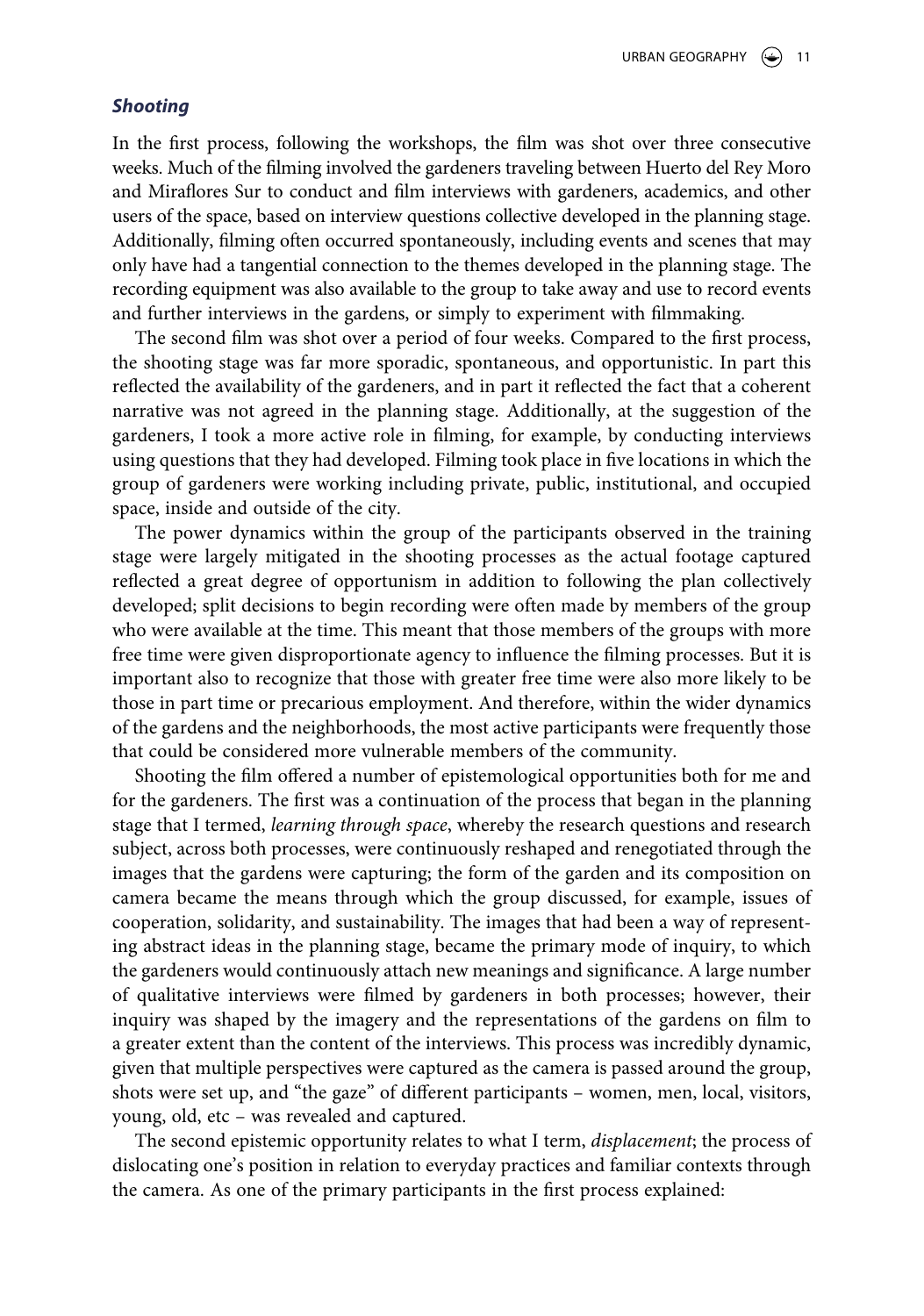This has been an opportunity that you gave me. I took it immediately because it was another way to learn about the garden. I was really conscious of that in the beginning. It was a really conscious thing, to be on the camera and work with the camera, it was like putting yourself in another perspective. And at the same time working in the garden, and changing from one to another during the day, for me it is accelerating the process of knowing the place (Interview, June 2016, Huerto del Rey Moro).

This process of displacement is not unique to participatory video-making, but here it takes on a particular dynamic and collective character as participants share recording equipment and switch continuously between perceiving space through and outside of the camera.

<span id="page-13-0"></span>The third distinct opportunity that emerged through the shooting process was the idea of trans-local learning (Allen et al., [2018](#page-20-7); McFarlane, [2011](#page-22-0)); forging connections between places to support learning across places and, emerging from this, the process of learning one place through another. The process of trans-local learning took on a different character in each of the video processes. In the first, gardeners traveled frequently between two gardens which enabled the participants not only to learn about a new space, but also to think about their own garden differently. As one participant explained:

I have been visiting Miraflores with you. That was a huge opportunity to know . . . It taught me more about this place, visiting Miraflores. It taught me really a lot about this place. How it works, with the neighbourhood, with those involved, and how the people here are working. It's been amazing. Was it last week we visited? We talked to the people – it taught me a lot of things. Even if they were only brief conversations, they throw a lot of light to this area and this garden (Interview, May 2016, Huerto del Rey Moro).

In the second process, the act of video-making across multiple sites supported a process of collective, comparative inquiry, whereby participants generated and discussed critically commonalities and differences between the sites, as well as the ways in which different spaces and projects had been impacted by processes and events, such as policy changes, that occurred at the municipal level.

The final learning opportunity, which was particularly useful to me as a researcher, emerged from discrepancies between the ways that the gardeners had articulated issues in the planning stage and how these issues were represented on camera. I found that certain challenges identified in the planning stage, such as insecurity of tenure, which were often discussed by the participants and the wider gardeners were entirely absent from the shooting process. This epistemological pluralism was particularly rich in terms of research insight; tracing how some ideas emerged only in discussion and others only in the context of shooting.

In ontological terms, there were myriad and complex relations between the act of shooting the film and the urban space in which we were working. The act of videomaking has an immediate impact upon the organization of space through the ways that the film subjects (those appearing on camera), the filmmakers, and the camera equipment itself shape and delineate space into "on-screen" and "off-screen". This reflects both the way that space is rationalized and experienced by the filmmakers, as well as the ways that bodies moving through material space fundamentally alter the character of that space. Moreover, the collective labor of the filmmakers, the discussions and selforganization, such as the sharing of roles, in particular the control of the camera, across the group generates a further dynamic level to the production of space through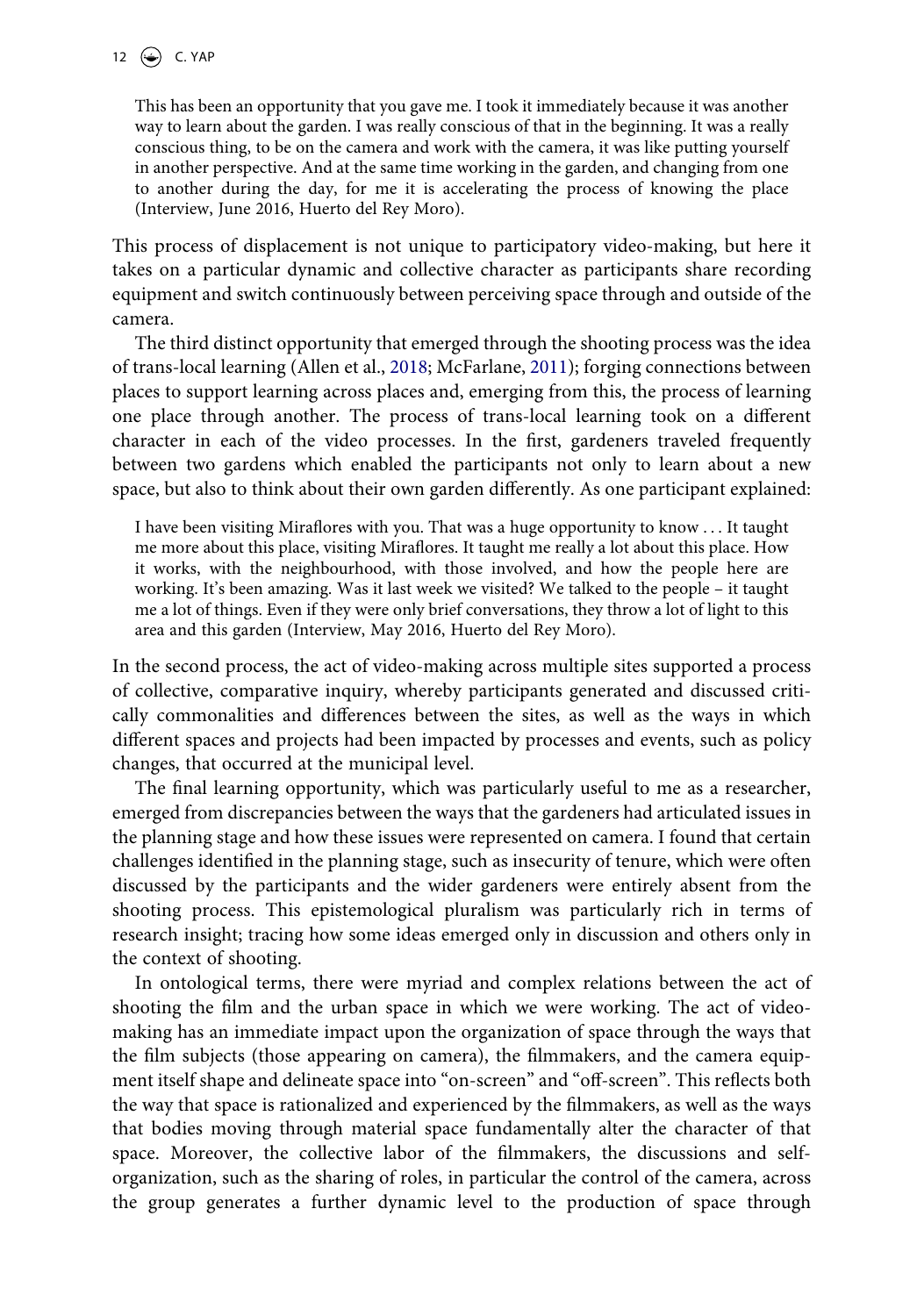<span id="page-14-0"></span>participatory video-making. Furthermore, the ways that the group chose to include or exclude specific angles of the gardens in the film contributed to the ways that they, individually and collectively, understand and experience that space. The shooting process evoked, in particular, Merrifield's ([2011](#page-22-18), p. 475) description of Lefebvre's spatial philosophy: "It's not in space that people act: *people become space by acting*. Nothing is scenic anymore . . . participants' own bodies become the major scenic element, the spatial form as well as the spatial content."

#### *Editing*

Each process contained a participatory video editing stage. In both processes we watched back all of the footage captured over a period of three days in order to construct a "paper timeline" – using post-it notes and other materials – to replicate the way editing software is used to edit films.

In the first process, the primary participants reviewed all of the footage captured during the filming period (approximately seven hours in total). The group initially selected clips for inclusion by drawing the scene, noting the timecode and filepathway, and writing short description of each clip on a post-it note. There was no consensus as to a precise message in the film. As such it retained a "messiness", reflected in the non-linear storytelling, and inconsistent exploration of central ideas; the aim, the participants agreed, was to produce an "honest" film, rather than a promotional one.

The post-its were initially grouped thematically before we began to lay out specific sections of the film shot by shot. I then reproduced the timeline using Adobe Premier Pro video editing software and showed the resulting film in a small screening with the primary participants. At this point, they gave feedback and I made their suggested changes to the film. This process was repeated three times before we had a final product. The subtitles were added at this point, written collectively by the author, one of the participants, and a UK visitor to the garden who was working in Spain.

In the second video-making process we also developed a paper timeline, this time with twelve co-editors. We watched approximately eight hours of recordings across three halfday workshops. This time I reproduced the timeline with the assistance of one of the primary participants who wanted to learn how to use editing software. We arranged one screening of the film with the group who discussed changes and suggested edits. I then returned to the UK and we continued to discuss the draft versions of the video, shared privately between us online.

In both editing processes the sessions were long and occasionally fraught, with different members of the group entering the process with different ideas and expectations at different times. Occasionally a member of the group would want to start a discussion about that they felt was important, for example, whether an image should or should not be included because of what it implied about the group's philosophy. Sometimes these points were taken up for discussion, which could involve a room-full of people in intense debate about what would ultimately amount to a few seconds of footage in the final film. Other times these discussions were avoided, not because the issue was not important, but because there was only so much energy for debate across three days; people soon became exhausted.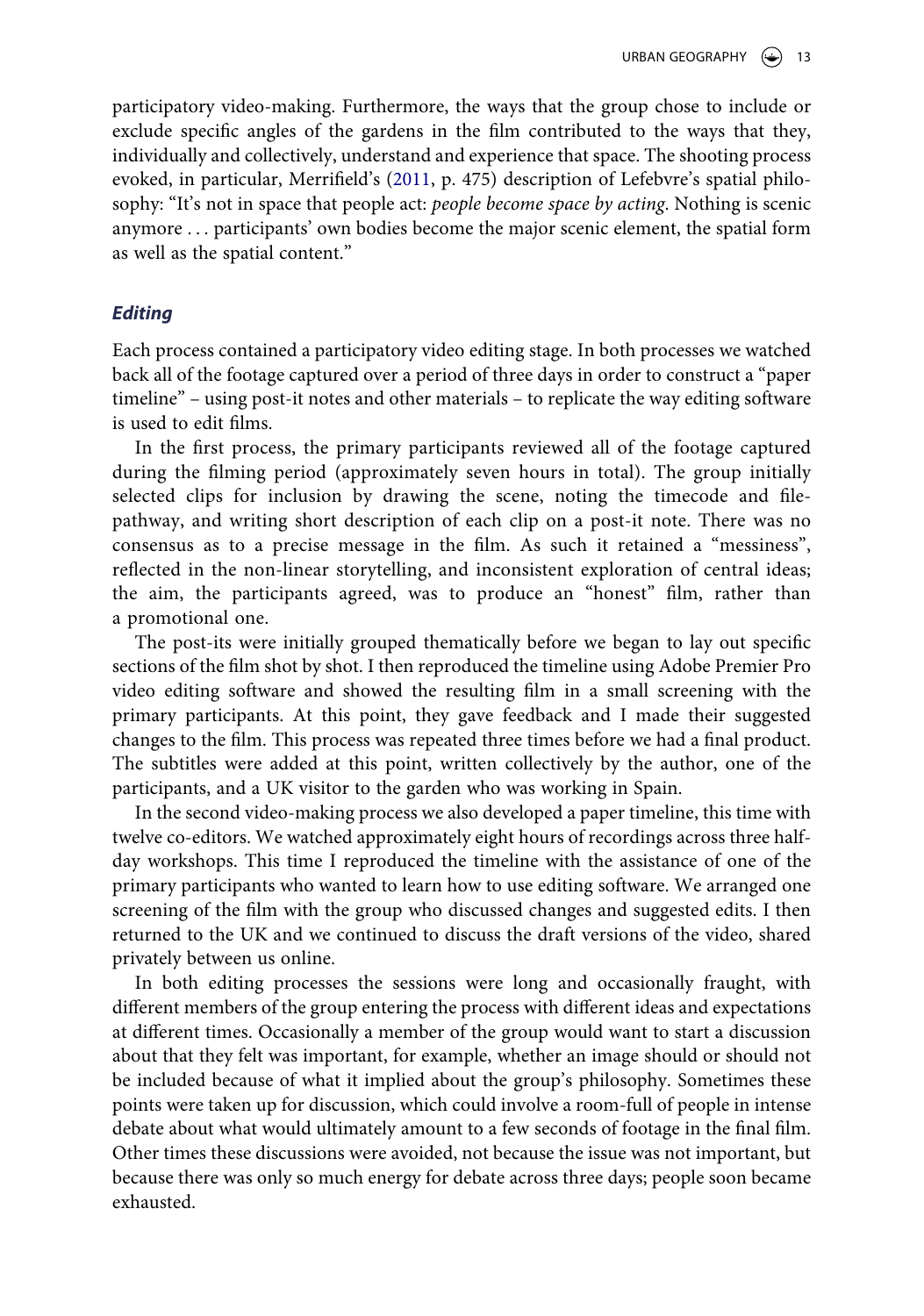In this sense the output film represents what could be agreed by a diverse group of people, rather than an output that reflected accurately the collective position regarding the gardens. This was further compounded by the differential engagement of the group with the editing process. The second output film's credits list twelve editors that were involved in every aspect of the editing process, however twenty people were involved in some capacity. This was a challenge for me as facilitator, managing the expectations of individuals that were only able to attend part of the editing process. The complexity of the editing processes is reflected in the messiness of the final output films.

Across the two video processes, the participatory editing workshops were not only about the assemblage of material, but also an opportunity to reflect on how we have represented the gardens and the gardeners, how we want to represent them, and how different themes have been explored implicitly. In both cases, the themes of the film changed substantially during the editing process from the plans developed in earlier workshops.

In the first film, the theme of self-management (*autogestion*) that had been proposed in the planning stage, became far less central. At the same time, the gardeners noticed the amount of material captured that related to the reuse and rehabilitation of waste materials, which became a prominent theme within the output film. In the second editing process, central themes such as water management were abandoned in favor of an overview of some of the group's projects and statements on the group's philosophy.

In terms of epistemological opportunities, the editing process presented a rich collective discussion whereby the themes identified in the planning stage and the images captured through the shooting stage, were transformed into a narrative. The narrative did not necessarily mean "the message". Rather it was an attempt to give collective meaning to the process that we had been through so far. In this sense, the act of narrative creation represented a distinct opportunity to reconsider the issues that the group had anticipated being in the film, and the issues that had actually emerged through the shooting process. Like the other stages of the video processes, participatory editing was also horizontal, visual, deliberative, and critical; the narrative that emerged in both instances represented an opportunity for me as a researcher to learn about the issues, and for the participants to learn about the perspectives and priorities of the others.

The ontological relation between the processes of participatory editing and the production of the space can also be understood in terms of narrative creation. In creating a narrative regarding a space, the participants are generating representations of that space, thus contributing to its social (re)production. For example, each person that forms the idea (or learns) that a particular space is safe or dangerous, quiet or busy, public or private, contributes to the ontological character of that space. Lefebvre ([1991\)](#page-21-20) understood the three elements of space to have a continuous, dialectical relationship. Therefore, the ontology of the space (and the lived experience of the space) cannot be distinguished from the knowledge produced through and entailed within *representations*  of that space; each contributes to the ontology of the other.

#### *Screening*

The final stage of each process was a screening. In the case of the first film, we screened the output film first on a laptop in Huerto del Rey Moro, before traveling as a group to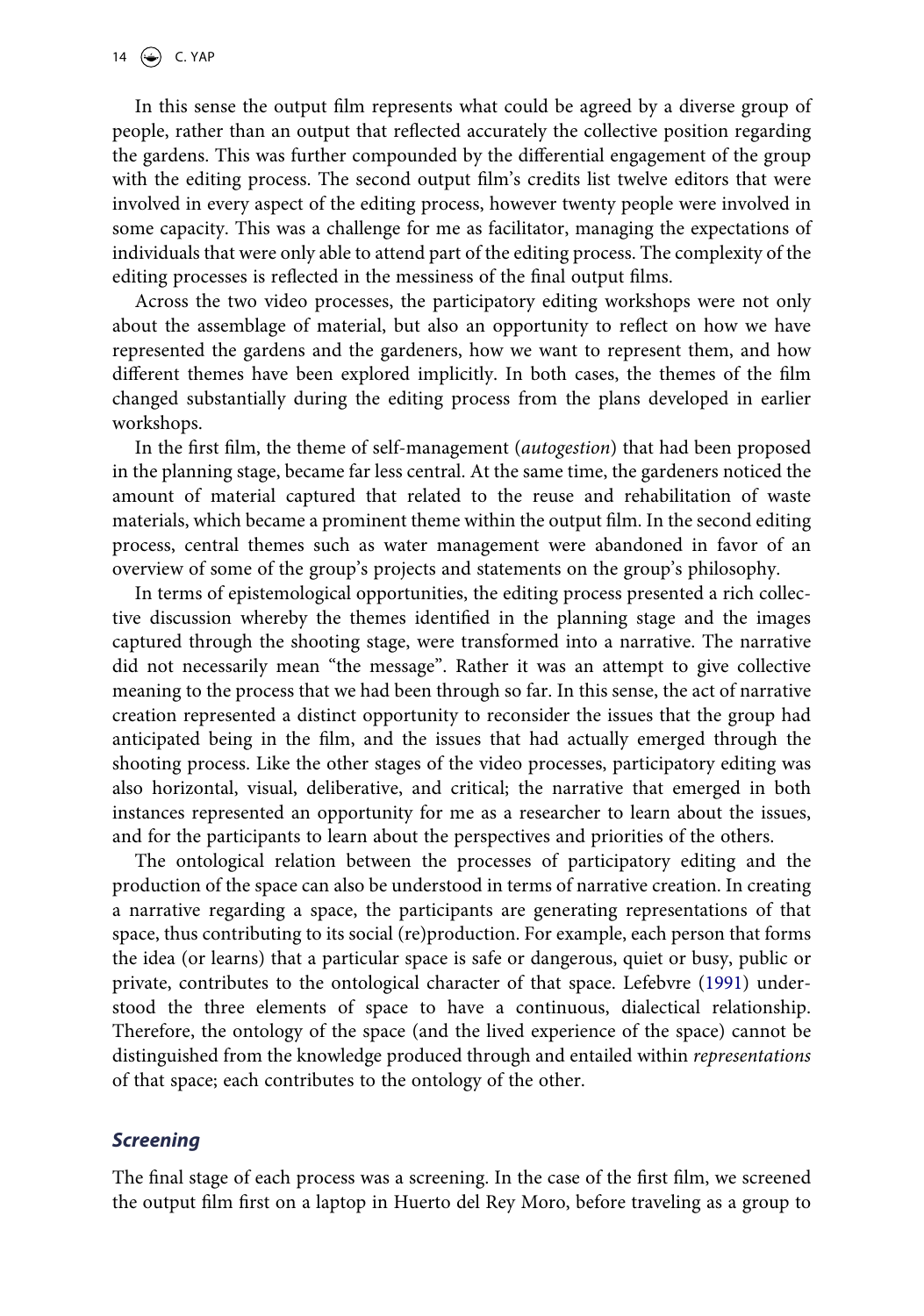Miraflores Sur, to watch it on a projector with some of the gardeners involved, as well as the Heads of the Gardeners' and Park Associations and academics from a local university. This screening was followed by a discussion between the gardeners, from different the sites and of different generations, about the future of urban gardening in the city. For example, I asked the gardeners to discuss how they would use a small plot of land in each other's site. The purpose of the discussion was not to develop a roadmap for collaboration, but, with the aid of the film's audio-visuals, to use concrete examples of action to explore differing visions for community-managed spaces in the city. This discussion was particularly rich and brought together a large number of the themes discussed though the entire process. One gardener from Huerto del Rey Moro noted after the discussion that she could see the growth in the group at this point:

I am a very sensitive person, and this is another transformational work that I am going through in this place. And trying not to feel asphyxia with all the information that comes along. The process with the workshops for me was really intense because I was seeing all this information and all these intuitions that I have been feeling in Sevilla this month all condensed . . . It was an intense process but also beautiful. I felt so much growth in the group in that discussion (interview with female gardener, Huerto del Rey Moro, June 2016).

For the second film, "La Boldina", I missed the opportunity for a substantial discussion with the group at the screening, as the film was not completed before I left the city. However, we were able to organize a screening of the draft film at a local community center for twenty members of La Boldina. I felt that at this point, it was clear that second film had raised more questions than it answered for the group. In the first video process, the gardeners had sought to explore specific issues across two sites, and I believe, developed a better understanding of both gardens through the process. In the second film, the process had highlighted disparities in thinking within the group, and different visions within La Boldina for urban agriculture in the city, which the process had not been able to reconcile. However, at the screening many of the gardeners noted that above all, the film captured the collective energy of the group.

The first film was shared widely online and is available through a number of different websites. This in turn generated interest and contributions to the discussions that we had begun in Seville. We received correspondence from individuals interested both in urban agriculture and participatory video-making from Europe, Africa, Latin America, and North America. While the second film was not put online, La Boldina went on to produce a number of further videos that are widely available online.

The screenings represented a new opportunity for learning in that they made the conversations public; suddenly individuals that had not been involved in the development or production of the film were invited to comment on the films and the issues they raised. This form of public examination was welcomed by some participants, but not by all. The discussions that followed the screening of the film were useful to me as a researcher, as the points made by the audience were frequently supported and made concrete by examples, both spoken and visual, from the film. In a similar way to the shooting and planning stages, the visual elements of the film provided a means through which the group generated new insights about their own projects.

In terms of the ontological significance of the screening, this was the point at which the conceptualization and representations of the gardens entered into public dialogue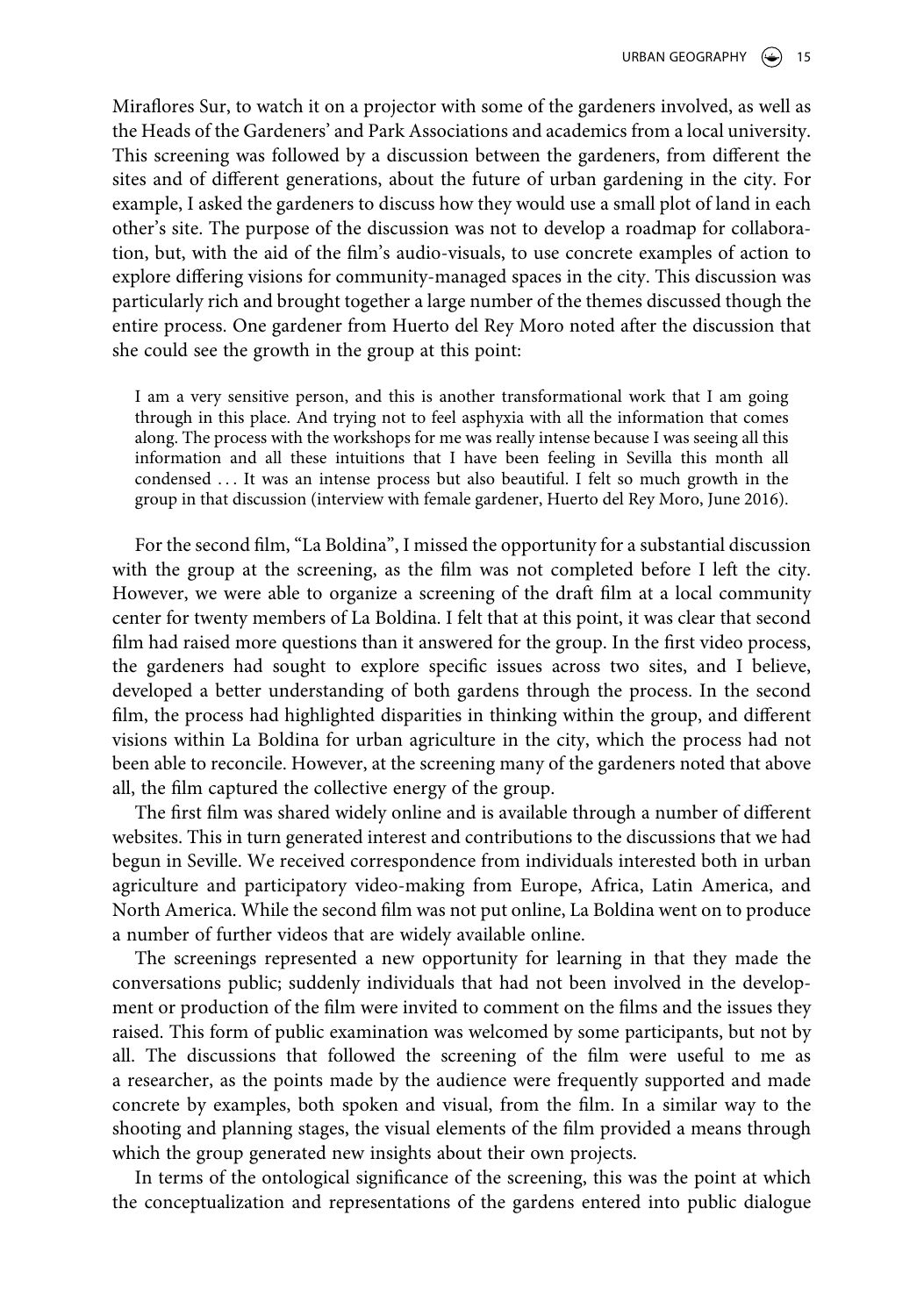with existing conceptions of the space. By raising questions in the first film about the importance of reusing and repurposing materials from across the city, the garden became a site in which conversations about these issues are welcomed and promoted. The dissemination of the video online also contributed to the virtual presence of the gardens and iterated their importance as green public spaces.

#### **Discussion**

#### *Reflections on participatory video-making in geographical research*

Overall, the participatory video process was extremely rich and productive. It allowed me to develop close relationships with the groups of gardeners that would not have been possible through an interview-based methodology. These relationships allowed me to better understand the micro-politics of the urban gardens and complex the relationships between the gardens, the gardeners, and their neighborhoods.

The video processes and outputs were particularly useful for exploring the lived experience and diverse perceptions of a variety of spaces across the city. The output films preserved the messiness of the participatory processes, which in turn reflected the diversity of perspectives across the groups of participants. In this sense, participatory video-making was a particularly apt and productive mode of inquiry into inherently dynamic and contested spaces such as urban community gardens, which are often defined by their contradictory politics (McClintock, [2014](#page-21-22)). Dissensus, then, was preserved throughout the processes and outputs, rather than flattening it out or explaining it away.

<span id="page-17-0"></span>The power dynamics that existed within the groups of gardeners emerged at several points in the video-making processes, particularly in the planning and editing stages, when there was a pressure to reach collective agreement, however temporary, on a direction forward within a finite amount of time. However, these dynamics were mitigated to a great extent by the actual shooting process, which allowed for a diversity of inputs from all the participants, and incidentally privileged those who were less likely to be in full time employment. It is important to note also that the video-making processes occurred within the context of contested relations within the gardens (detailed in Yap, [2019\)](#page-22-19) as such the processes may have contributed to a minor extent to the consolidation of factions within the gardens, even though this was not suggested by any of the participants.

<span id="page-17-1"></span>The fact that La Boldina decided not to make their output video public, in part to protect various occupied spaces and houses, points to a wider issue regarding the production and dissemination of visual research outputs, namely that they have the potential either to jeopardize groups engaged in illegal or impermissible activities or to perpetuate the ways in which certain urban practices, behaviors, and activities are marginalized and made invisible in media and research. In part this reflects the challenge as to what types of knowledge can be represented in audio-visual terms, but it also reflects the wider set of challenges regarding the access and use of urban space by urban inhabitants. Participatory video-making doesn't enable us to overcome these challenges, however, the capacities built through the process can be used strategically to enhance the claims of mobilized groups whilst mitigating the immediate precarity of its members, as we have seen with La Boldina.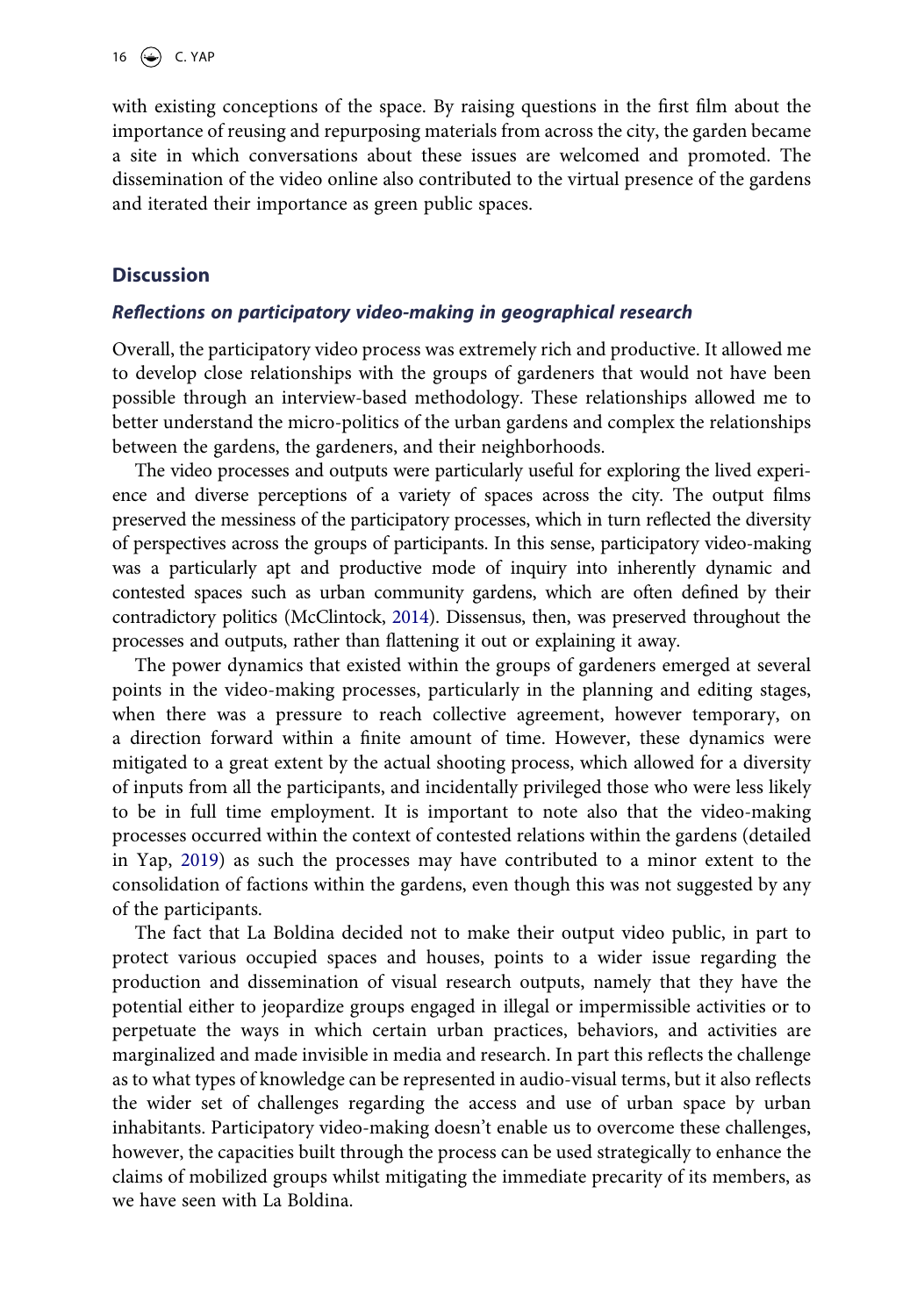To some extent, video outputs can reveal in greater depth than photography the complicated social and material processes that combine to give urban gardens their distinctive character. However there remain important limitations. The selection of material, through shooting and editing, might give a good indication of what it is like to experience the garden, but it is inescapably a deeply partial process. In using a participatory approach to video-making, this partiality is rendered more collective and democratic. Nevertheless, a representation of the garden on film is an implicitly partial and prescriptive representation of how the space can or ought to be conceived. In this way, the very act of participatory video-making is the production of conceived space, both reflecting and contesting the spatial ontology of the garden.

It is also important to recognize what Soja [\(1996](#page-22-17), p. 20) identified as the "tendency in post-modern critical urban studies to overprivilege the local – the body, the streetscape . . . the micro-worlds of every day life and intimate communities – at the expense of understanding the city-as-a-whole." This risk is especially important for methodologies such as participatory video making, in which the lived experience and engagement with highly localized spaces fundamentally determine the process and outputs in the ways described here. One way of addressing this issue is to bring a participatory video-making process into dialogue with other research methods that could include policy analysis, discourse analysis, ethnographic observation, qualitative interviews, and focus groups amongst other methods.

#### *Epistemological potentials of participatory video-making*

As this article has demonstrated, the main stages of each participatory video-making process – training, planning, shooting, editing, and screening – represent distinct epistemological opportunities both for researchers and participants. These activities offer distinct opportunities for engagement with often complex issues. Moreover, participatory video-making necessarily creates a series of collective, critical spaces which enable facilitators to construct conceptual narratives of the development of key ideas or arguments through these spaces, in a way that reflects the emergence of a narrative within the film.

The ways that certain ideas emerged or were articulated within each stage could be complementary, but it could also be contradictory. For example, participants may set out to represent a situation in one way when shooting the film, but this might be contradicted by the way the same situation in represented during and as a result of the participatory editing process. The dialogue between these distinct forms of engagement, and the opportunities to reflect on this dialogue, is one of the greatest opportunities of participatory video-making as a research methodology. Overall, through the creation of epistemologically diverse processes and multiple critical spaces, participatory video-making enables a diversity of learning pathways to emerge both for the participants and the researcher, which are incredibly valuable within the field of urban geography.

As outlined above, the change-making potentials of participatory video-making, as well as its limitations are well-documented through the vibrant critical participatory video-making discourse. What this article has attempted to demonstrate is that participatory video-making represents a uniquely dynamic approach to the production of urban geographical knowledge that is particularly relevant in terms of "learning the city" as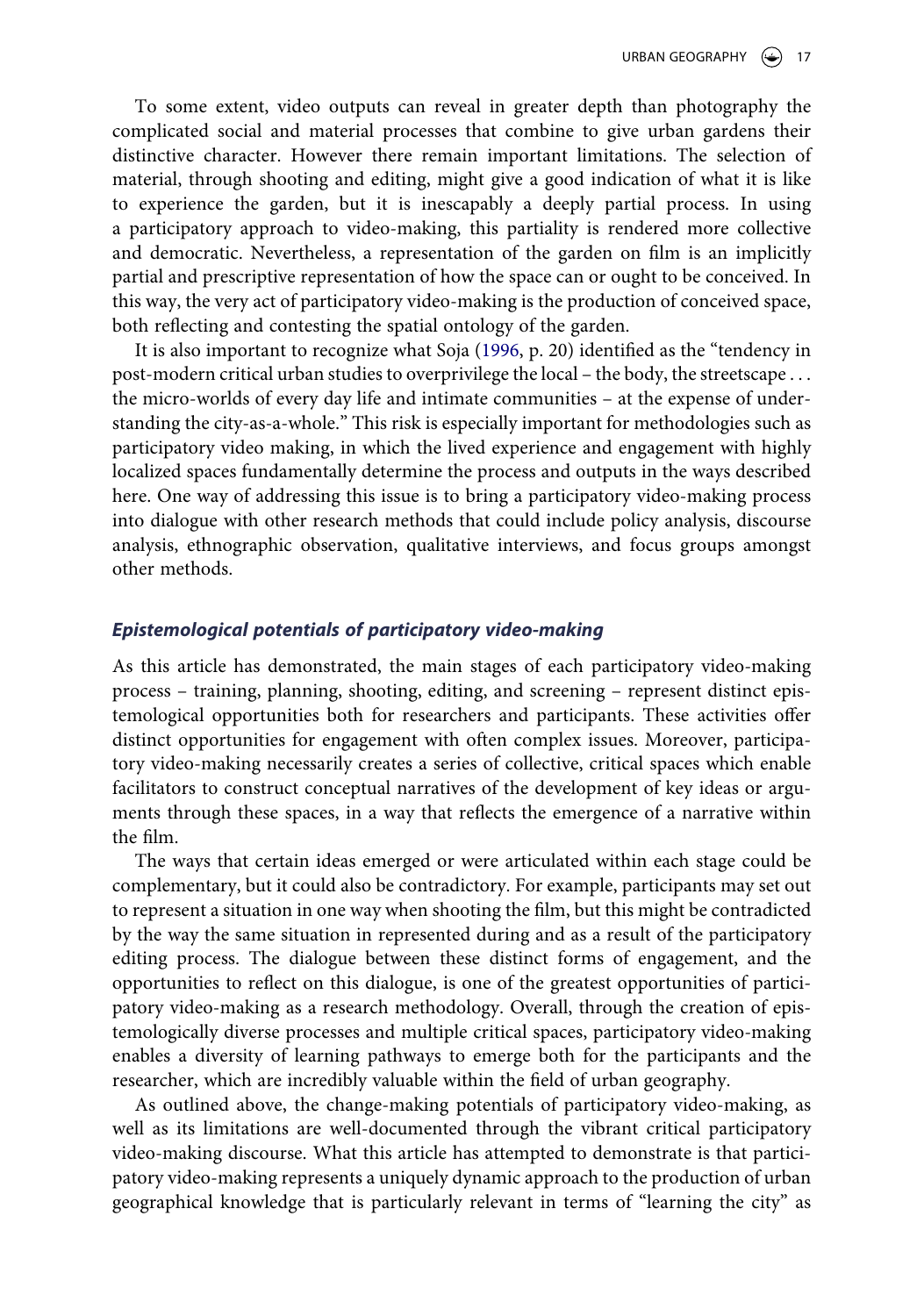a dynamic process of developing perceptions (McFarlane, [2011\)](#page-22-0), and which can complement and augment existing approaches to ethnographic, participatory, and qualitative geographical inquiry.

## **Towards a Critical Ontology of Participatory Video-Making in Research: Implications for Urban Geography**

Drawing on the work of Henri Lefebvre, this article has attempted to outline one approach to understanding the reciprocal and dynamic relationships between participatory video-making and the production of space. Participatory video-making, in this sense, elucidates the relations between research practice, subject, people, and urban space.

Lefebvre's spatial ontology helps us to trace the numerous reciprocal relations between participatory video-making and the city; the myriad ways that urban space is itself produced through the ways groups organize to use the city, through the production of narrative, and through the conceptualization, representation, and experience of space, each of which occurs throughout a participatory video-making process. In this sense, participatory video-making is more than a way of understanding cities; it is a way of producing cities and producing urban social life.

As is well established in the field of anthropology, the process of research can fundamentally alter the subject of research. This truism exists also within the field of urban geography, exemplified by the critical turn toward issues of identity, positionality, and postcolonialism. However, the specific mechanisms through which this "alteration" occurs, remains under-theorized. However, the relationship between participatory videomaking and the production of urban space is only one example of the ways that we might begin to construct a critical ontology of urban research.

<span id="page-19-0"></span>While this analysis has drawn on the work of Lefebvre, it has not engaged with the rich and established discourses regarding film theory and semiotics, for example, the work of Deleuze [\(1997](#page-20-8)), which speak directly to the issues raised here and which represent significant opportunities for further research into the ontological significance of participatory video-making in research.

What issues, then, does a critical ontology of participatory video-making raise for urban geography as a wider discipline? The first is that there are multiple ways of conceptualizing, and thus managing, the diverse and multi-directional relations between geographical research methodology and the subject of inquiry. The analysis of participatory video-making through the lens of Lefebvre offers just one opportunity for recognizing these complex ontological relations. This approach is not exhaustive, nor does it try to be. The challenge, then, for urban geographers, and urban geography as a discipline, is to recognize, conceptualize, and reflect upon the relations between research as urban practice and the production of urban realities. This represents a significant area for further scholarship.

The second is that participatory video-making makes visible the plurality ways that urban geographers produce urban reality through the collective narrative that is academic discourse. In this way we might begin to think about urban geography in terms of making cities as much as it is about understanding them. A participatory video-making process is not, by any means, a microcosm of urban discourse, however the ways that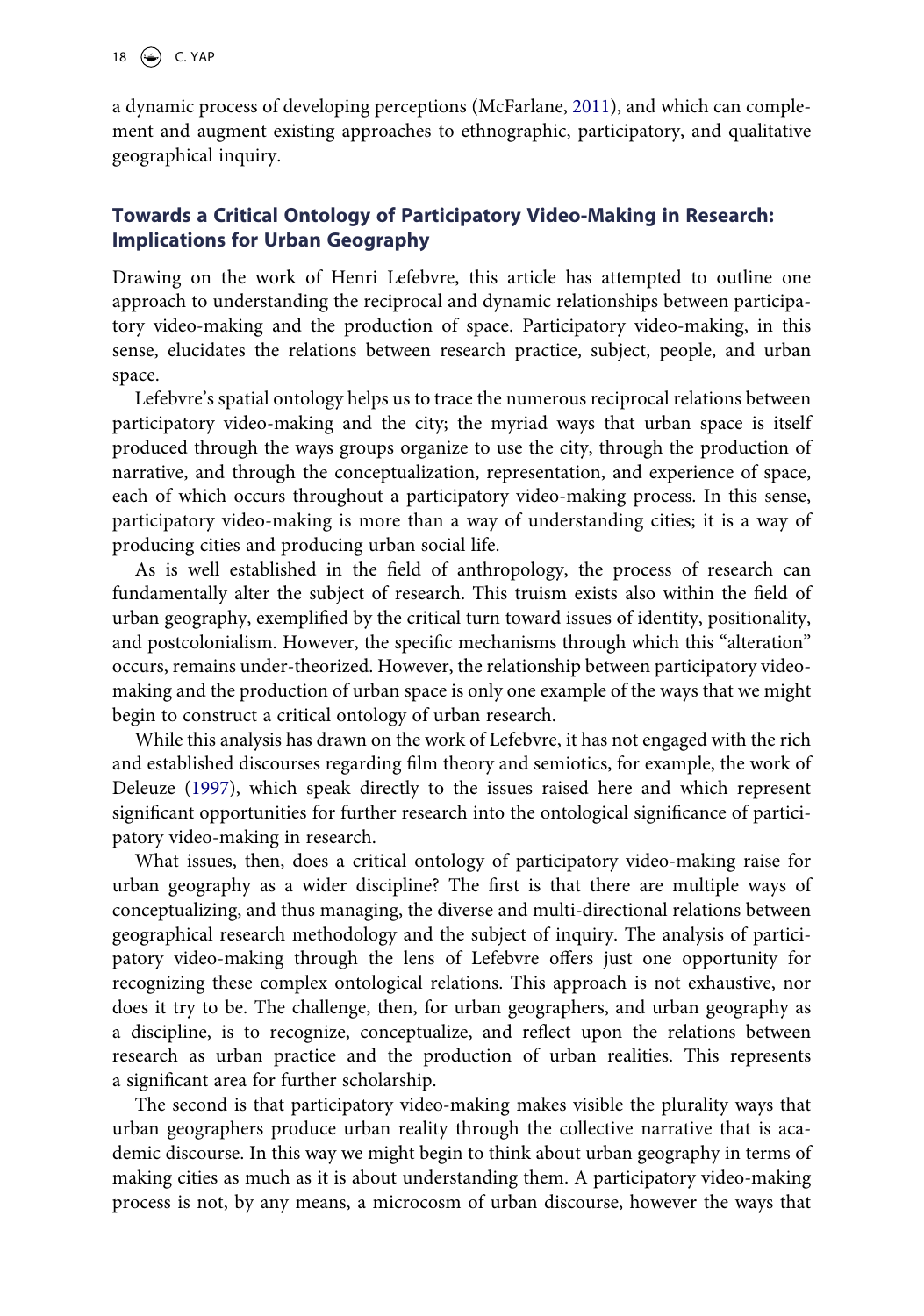themes and issues emerge through dialogue between moving images, critical collective discussion, and lived experience – the ways that plural knowledges are produced, circulated, and contested – points us toward ways that urban geography as a discipline might productively engage with a plurality of voices, approaches, and epistemologies not only to better understand cities, but also to remake them.

#### **Acknowledgments**

I want to thank the gardeners of Huerto del Rey Moro and La Boldina for throwing themselves into participatory video-making and for their vital contributions to this research. I also wish to thank Michel Pimbert and Colin Anderson with whom I discussed many of the ideas set out here. I am also grateful to the anonymous reviewers for their careful reading and constructive comments.

#### **Disclosure statement**

I declare no competing interests.

### **Funding**

This work was supported by Coventry University and the Economic and Social Research Council under the Global Challenges Research Fund (GCRF) [ES/P011225/1].

#### **ORCID**

Christopher Yap http://orcid.org/0000-0002-8629-2360

#### **References**

- <span id="page-20-0"></span>Agnew, J. A., & Livingstone, D. N. [\(2011\)](#page-2-0). *The Sage handbook of geographical knowledge*. Sage Publications.
- <span id="page-20-7"></span>Allen, A., Lambert, R., & Yap, C. [\(2018](#page-13-0)). Co-learning the city: Towards a pedagogy of polylearning and planning praxis. In G. Bhan, S. Srinivas, & V. Watson (Eds.), *The Routledge Companion to Planning in the Global South* (pp. 355–367). Routledge.
- <span id="page-20-3"></span>Boni, A., & Velasco, D. [\(2020\)](#page-3-0). Epistemic Capabilities and Epistemic Injustice: What is the Role of Higher Education in Fostering Epistemic Contributions of Marginalized Knowledge Producers? *Global Justice: Theory Practice Rhetoric*, *12*(1), 1–26. <https://doi.org/10.21248/gjn.12.01.228>
- <span id="page-20-2"></span>Caretta, M. A., & Riaño, Y. [\(2016](#page-2-1)). Feminist participatory methodologies in geography: Creating spaces of inclusion. *Qualitative Research*, *16*(3), 258–266. [https://doi.org/10.1177/](https://doi.org/10.1177/1468794116629575)  [1468794116629575](https://doi.org/10.1177/1468794116629575)
- <span id="page-20-4"></span>Castells, M. ([1983\)](#page-3-1). *The City and the Grassroots: A Cross-cultural Theory of Urban Social Movements*. University of California Press.
- <span id="page-20-1"></span>Castree, N. ([2006\)](#page-2-0). Research assessment and the production of geographical knowledge. *Progress in Human Geography*, *30*(6), 747–782. <https://doi.org/10.1177/0309132506071518>
- <span id="page-20-6"></span>Chase, S. E. ([2011](#page-8-0)). Narrative Inquiry: Still a Field in the Making. In N. K. Denzin & Y. S. Lincoln (Eds.), *The Sage Handbook of Qualitative Research* (4th ed ed., pp. 421–434). Sage.
- <span id="page-20-5"></span>Cooke, B., & Kothari, U. ([2001](#page-5-0)). *Participation: The new tyranny?* Zed Books.
- <span id="page-20-8"></span>Deleuze, G. [\(1997\)](#page-19-0). *Cinema 1: The Movement-Image*. University of Minnesota Press.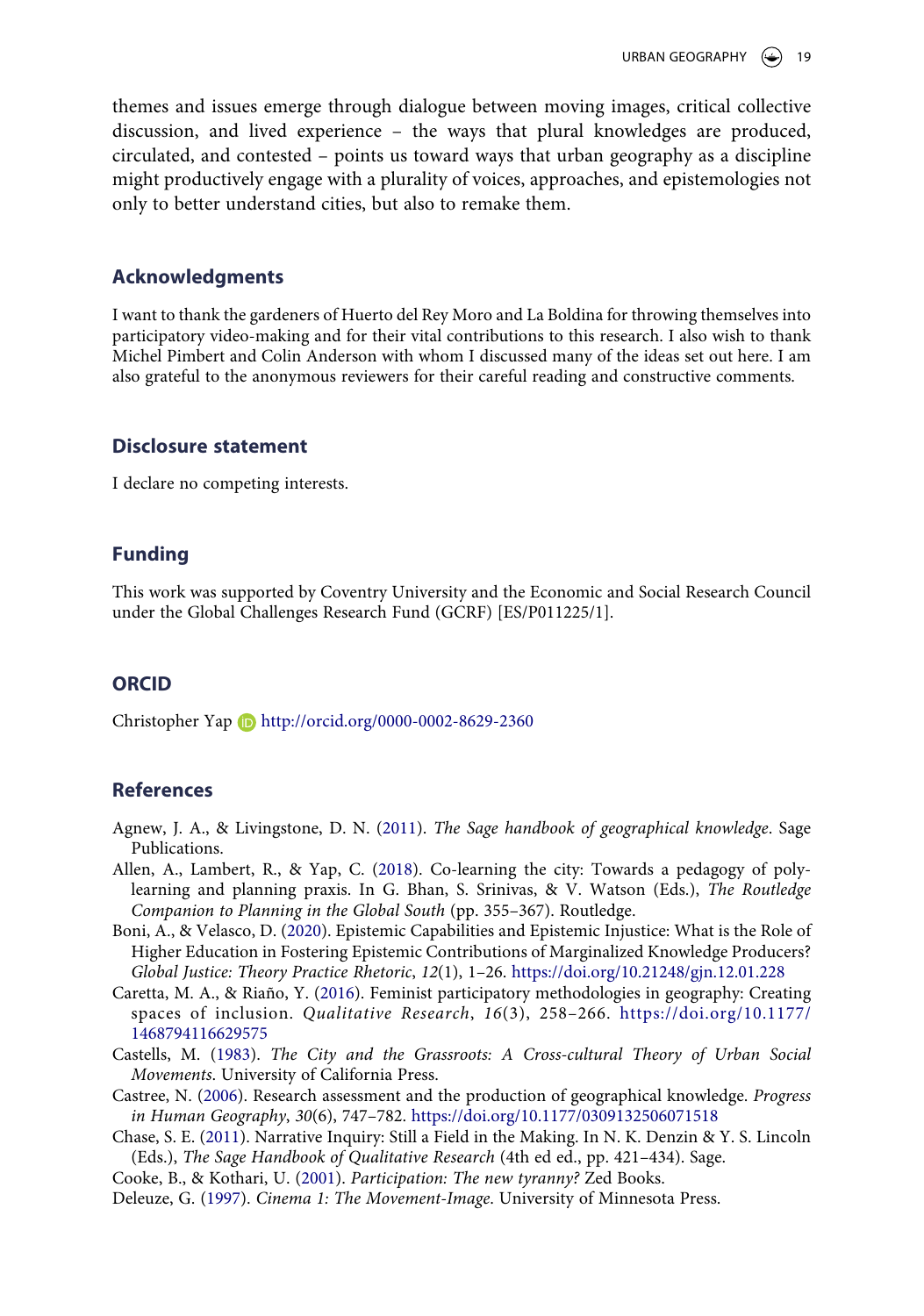- <span id="page-21-4"></span>DeLyser, D., & Sui, D. [\(2014](#page-2-1)). Crossing the qualitative-quantitative chasm III: Enduring methods, open geography, participatory research, and the fourth paradigm. *Progress in Human Geography*, *38*(2), 294–307. <https://doi.org/10.1177/0309132513479291>
- <span id="page-21-0"></span>Dewsbury, J. D., & Naylor, S. [\(2002](#page-2-0)). Practising geographical knowledge: Fields, bodies and dissemination. *Area*, *34*(3), 253–260. <https://doi.org/10.1111/1475-4762.00079>
- <span id="page-21-1"></span>Döring, T., & Schnellenbach, J. [\(2006\)](#page-2-0). What do we know about geographical knowledge spillovers and regional growth?: A survey of the literature. *Regional Studies*, *40*(3), 375–395. [https://doi.](https://doi.org/10.1080/00343400600632739) [org/10.1080/00343400600632739](https://doi.org/10.1080/00343400600632739)
- <span id="page-21-9"></span>Eizenberg, E. [\(2012](#page-3-2)). Actually Existing Commons: Three Moments of Space of Community Gardens in New York City. *Antipode*, *44*(3), 764–782. [https://doi.org/10.1111/j.1467-8330.](https://doi.org/10.1111/j.1467-8330.2011.00892.x) [2011.00892.x](https://doi.org/10.1111/j.1467-8330.2011.00892.x)
- <span id="page-21-18"></span>Fine, M., Tuck, J. E., & Zeller-Berkman, S. ([2007](#page-5-1)). "Do you believe in Geneva?". In N. Denzin, L. T. Smith, & Y. Lincoln (Eds.), *Handbook of critical and indigenous knowledges*(pp. 157–180). Beverley Hills.
- <span id="page-21-7"></span>Fricker, M. [\(2013\)](#page-3-3). Epistemic Justice as a Condition of Political Freedom? *Synthese*, *190*(7), 1317–1332. <https://doi.org/10.1007/s11229-012-0227-3>
- <span id="page-21-8"></span>Fricker, M. ([2015\)](#page-3-3). Epistemic Contribution as a Central Human Capability. In G. Hull (Ed.), *The Equal Society* (pp. 73–90). UCT.
- <span id="page-21-10"></span>Gottdiener, M. [\(1985](#page-3-2)). *The Social Production of Urban Space*. University of Texas Press.
- <span id="page-21-11"></span>Gottdiener, M. [\(1993](#page-3-2)). A Marx for our time: Henri Lefebvre and the production of space. *Sociological Theory*, *11*(1), 129–134. <https://doi.org/10.2307/201984>
- <span id="page-21-2"></span>Jazeel, T. [\(2014](#page-2-2)). Subaltern geographies: Geographical knowledge and postcolonial strategy. *Singapore Journal of Tropical Geography*, *35*(1), 88–103. <https://doi.org/10.1111/sjtg.12053>
- <span id="page-21-3"></span>Jazeel, T., & McFarlane, C. ([2010](#page-2-3)). The limits of responsibility: A postcolonial politics of academic knowledge production. *Transactions of the Institute of British Geographers*, *35*(1), 109–124. <https://doi.org/10.1111/j.1475-5661.2009.00367.x>
- <span id="page-21-14"></span>Kindon, S. [\(2003](#page-4-0)). Participatory video in geographic research: A feminist practice of looking? *Area*, *35*(2), 142–153. <https://doi.org/10.1111/1475-4762.00236>
- <span id="page-21-15"></span>Kindon, S. ([2016\)](#page-4-1). Participatory video as a feminist practice of looking: 'take two!'. *Area*, *48*(4), 496–503. <https://doi.org/10.1111/area.12246>
- <span id="page-21-17"></span>Kindon, S., Pain, R., & Kesby, M. [\(2007](#page-5-2)). *Participatory action research approaches and methods: Connecting people, participation and place*. Routledge.
- <span id="page-21-5"></span>Lees, L. ([2003\)](#page-2-1). Urban geography: 'New' urban geography and the ethnographic void. *Progress in Human Geography*, *27*(1), 107–113. <https://doi.org/10.1191/0309132503ph414pr>
- <span id="page-21-20"></span>Lefebvre, H. ([1991](#page-6-0)). *The Production of Space*. Blackwell Publishing Ltd.
- <span id="page-21-21"></span>Lefebvre, H. ([1996](#page-6-1)). *Writings on Cities*. Blackwell.
- <span id="page-21-13"></span>Low, B., Brushwood Rose, C., Salvio, P. M., & Palacios, L. [\(2012\)](#page-4-2). Re)framing the scholarship on participatory video: From celebration to critical engagement. In E. J. Milne, C. Mitchell, & N. de Lange (Eds.), *Handbook of Participatory Video* (pp. 49–64). Altamira Press.
- <span id="page-21-12"></span>Lunch, C. [\(2007\)](#page-4-3). The Most Significant Change: Using participatory video for monitoring and evaluation. *Participatory Learning and Action*, (56), 28–32. [https://pubs.iied.org/sites/default/](https://pubs.iied.org/sites/default/files/pdfs/migrate/G02906.pdf) [files/pdfs/migrate/G02906.pdf](https://pubs.iied.org/sites/default/files/pdfs/migrate/G02906.pdf)
- <span id="page-21-19"></span>Lunch, C., & Lunch, N. [\(2006\)](#page-5-3). *Insights into Participatory Video*. InsightShare.
- <span id="page-21-16"></span>Luttrell, W., & Chalfen, R. ([2010](#page-5-4)). Lifting up voices of participatory visual research. *Visual Studies*, *25*(3), 197–200. <https://doi.org/10.1080/1472586X.2010.523270>
- <span id="page-21-6"></span>Makamba P., Matewa C., van Dijk J., van Stam G., Vhoko P. (2019) Participatory Video, Giving Voice and Respect to the Epistemic Sovereignty of Communities in Rural Zimbabwe. In P. Nielsen & H. Kimaro (Eds.), *Information and Communication Technologies for Development. Strengthening Southern-Driven Cooperation as a Catalyst for ICT4D. ICT4D 2019. IFIP Advances in Information and Communication Technology*, vol 552. Springer. [https://doi.org/](https://doi.org/10.1007/978-3-030-19115-3_10) [10.1007/978-3-030-19115-3\\_10](https://doi.org/10.1007/978-3-030-19115-3_10)
- <span id="page-21-22"></span>McClintock, N. [\(2014](#page-17-0)). Radical, reformist, and garden-variety neoliberal: Coming to terms with urban agriculture's contradictions. *Local Environment*, *19*(2), 147–171. [https://doi.org/10.1080/](https://doi.org/10.1080/13549839.2012.752797) [13549839.2012.752797](https://doi.org/10.1080/13549839.2012.752797)